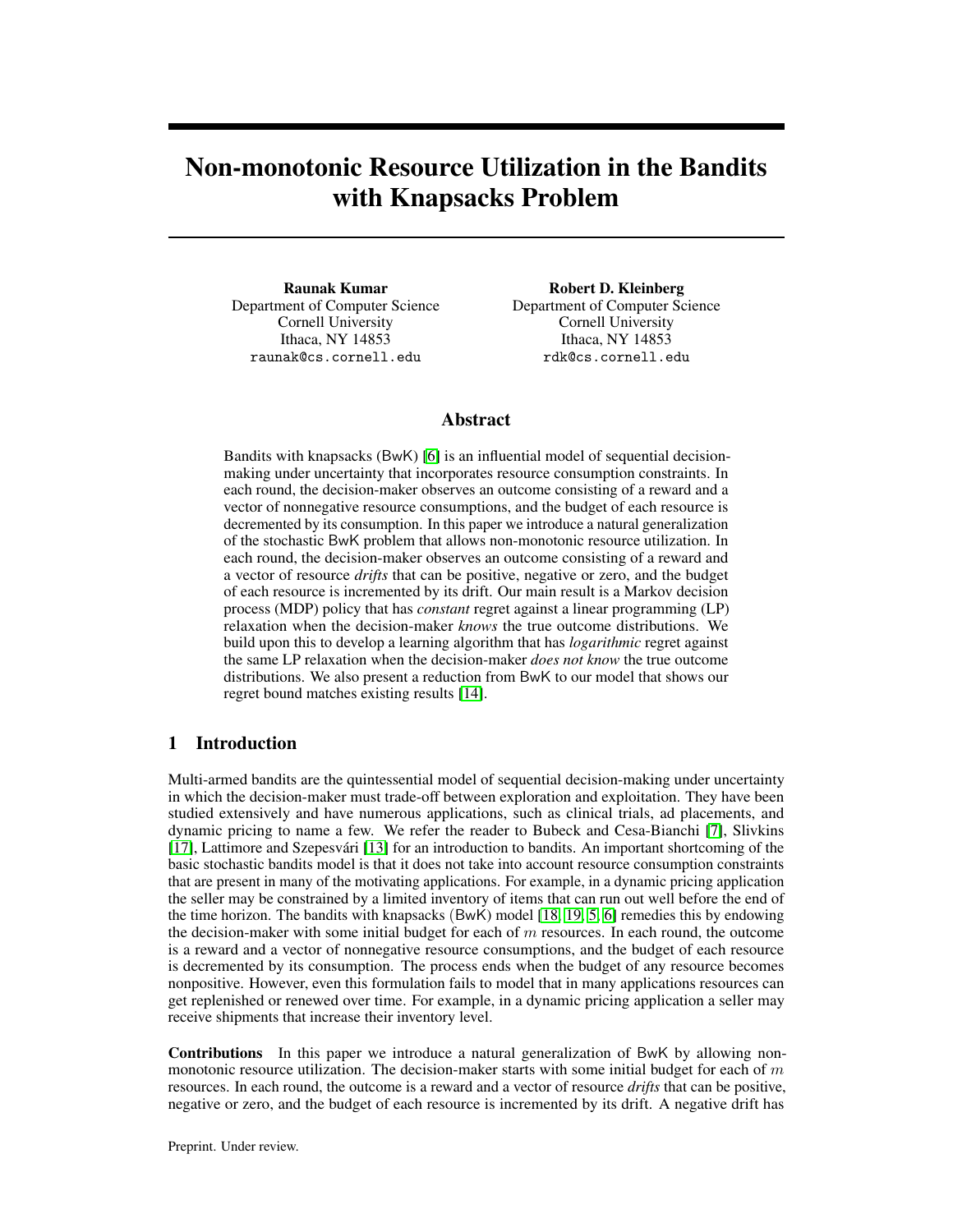the effect of decreasing the budget akin to consumption in BwK and a positive drift has the effect of increasing the budget. We consider two settings: (i) when the decision-maker *knows* the true outcome distributions and must design a Markov decision process (MDP) policy; and (ii) when the decision-maker *does not know* the true outcome distributions and must design a learning algorithm.

Our main contribution is an MDP policy, ControlBudget(CB), that has *constant* regret against a linear programming (LP) relaxation. Such a result was not known even for BwK. We build upon this to develop a learning algorithm, ExploreThenControlBudget(ETCB), that has *logarithmic* regret against the same LP relaxation. We also present a reduction from BwK to our model and show that our regret bound matches existing results.



Instead of merely sampling from the optimal probability distribution over arms, our policy samples from a perturbed distribution to ensure that the budget of each resource stays close to a decreasing sequence of thresholds. The sequence is chosen such that the expected leftover budget is a constant and proving this is a key step in the regret analysis. Our work combines aspects of related work on logarithmic regret for BwK [\[9,](#page-9-6) [14\]](#page-9-1).

Related Work Multi-armed bandits have a rich history and logarithmic instance-dependent regret bounds have been known for a long time [\[12,](#page-9-7) [3\]](#page-9-8). Since then, there have been numerous papers extending the stochastic bandits model in a variety of ways [\[4,](#page-9-9) [16,](#page-9-10) [11,](#page-9-11) [6,](#page-9-0) [10,](#page-9-12) [2,](#page-9-13) [1\]](#page-9-14).

To the best of our knowledge, there are three papers on logarithmic regret bounds for BwK. Flajolet and Jaillet [\[9\]](#page-9-6) showed the first logarithmic regret bound for BwK. In each round, their algorithm finds the optimal basis for an optimistic version of the LP relaxation, and chooses arms from the resulting basis to ensure that the average resource consumption stays close to a pre-specified level. Even though their regret bound is logarithmic in  $T$  and inverse linear in the suboptimality gap, it is exponential in the number of resources. Li et al. [\[14\]](#page-9-1) showed an improved logarithmic regret bound that is polynomial in the number of resources, but it scales inverse quadratically with the suboptimality gap and their definition of the gap is different from the one in Flajolet and Jaillet [\[9\]](#page-9-6). The main idea behind improving the dependence on the number of resources is to proceed in two phases: (i) identify the set of arms and binding resources in the optimal solution; (ii) in each round, solve an adaptive, optimistic version of the LP relaxation and sample an arm from the resulting probability distribution. Finally, Sankararaman and Slivkins [\[15\]](#page-9-15) show a logarithmic regret bound for BwK against a *fixed-distribution* benchmark. However, the regret of this benchmark itself with the √ optimal MDP policy can be as large as  $O(\sqrt{T})$  [\[9,](#page-9-6) [14\]](#page-9-1).

## 2 Preliminaries

### <span id="page-1-0"></span>2.1 Model

Let T denote a finite time horizon,  $\mathcal{X} = \{1, \ldots, k\}$  a set of k arms,  $\mathcal{J} = \{1, \ldots, m\}$  denote a set of m resources, and  $B_{0,j} = B$  denote the initial budget of resource j. In each round  $t \in [T]$ , if the budget of any resource is less than 1, then  $\mathcal{X}_t = \{1\}$ . Otherwise,  $\mathcal{X}_t = \mathcal{X}$ . The algorithm chooses an arm  $x_t \in \mathcal{X}_t$  and observes an outcome  $o_t = (r_t, d_{t,1}, \dots, d_{t,m}) \in [0,1] \times [-1,1]^m$ . The algorithm earns reward  $r_t$  and the budget of resource  $j \in \mathcal{J}$  is incremented by drift  $d_{t,j}$  as  $B_{t,j} = B_{t-1,j} + d_{t,j}$ .

Each arm  $x \in \mathcal{X}$  has an outcome distribution over  $[0, 1] \times [-1, 1]^m$  and  $o_t$  is drawn from the outcome distribution of the arm  $x_t$ . We use  $\mu_x^o = (\mu_x^r, \mu_x^{d,1}, \dots, \mu_x^{d,m})$  to denote the expected outcome vector of arm  $x$  consisting of the expected reward and the expected drifts for each of the  $m$  resources. We also use  $\mu^{d,j} = (\mu^{d,j}_x : x \in \mathcal{X})$  to denote the vector of expected drifts for resource j. We assume that arm  $x^0 = 1 \in \mathcal{X}$  is a null arm with three important properties: (i) its reward is zero a.s.; (ii) the drift for each resource is nonnegative a.s.; and (iii) the expected drift for each resource is positive. The second and third properties of the null arm plus the model's requirement that  $x_t = 1$  if  $\exists j$  s.t.  $B_{t-1,j}$  < 1 ensure that the budgets are nonnegative a.s. and can be safely increased from 0.

Our model is intended to capture applications featuring resource renewal, such as the following. In each round, each resource gets replenished by some random amount independent of the past and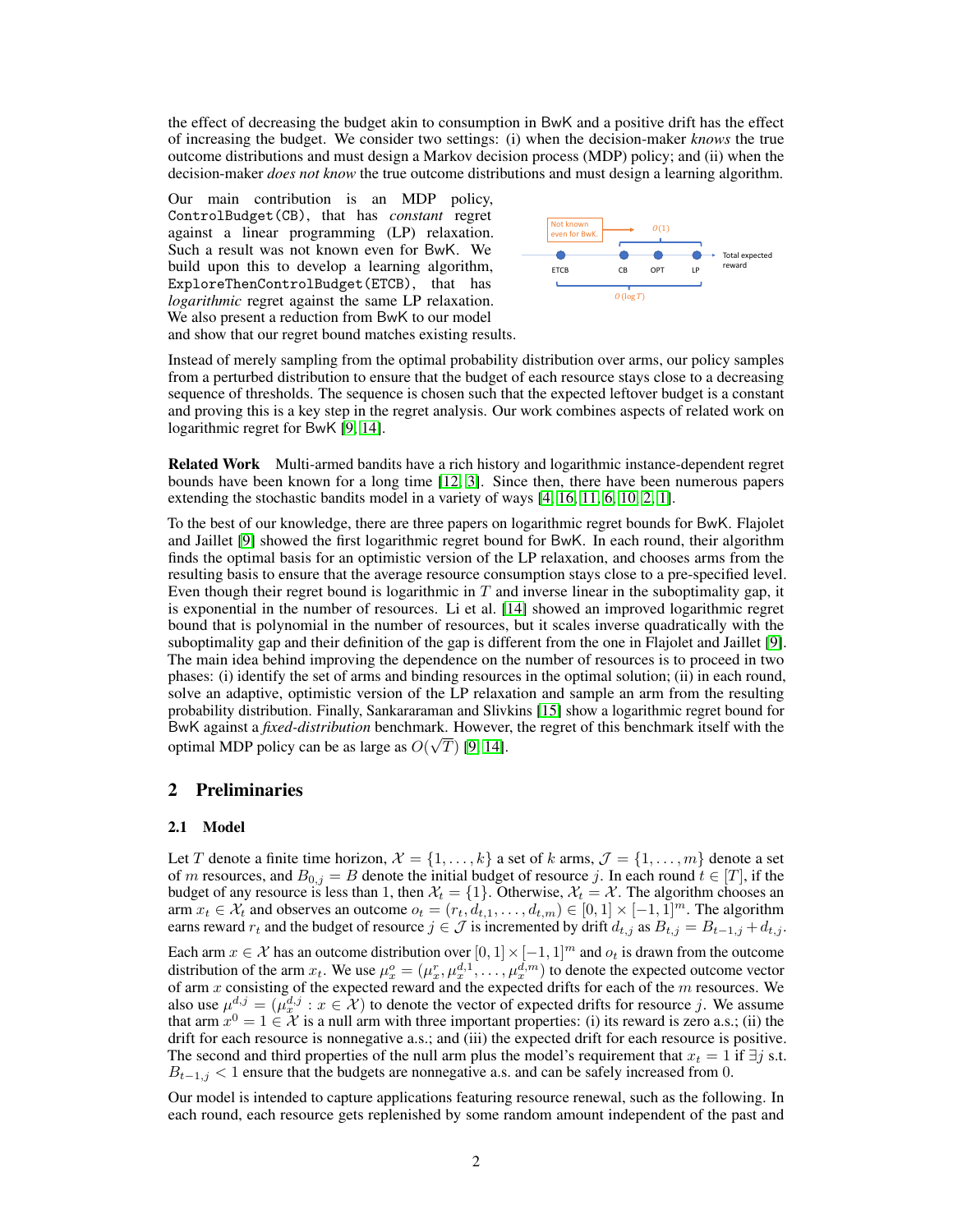the chosen arm consumes some random amount of each resource. If the consumption is less than replenishment, the resource gets renewed. The random variable  $d_{t,j}$  then models the net replenishment minus consumption. The full model presented above is more general because it allows both the consumption and replenishment to depend on the arm pulled.

We consider two settings in this paper.

MDP setting The decision-maker *knows* the true outcome distributions. In this setting the model implicitly defines an MDP, where the state is the budget vector, the actions are arms, and the transition probabilities are defined by the outcome distributions of the arms.

Learning setting The decision-maker *does now know* the true outcome distributions.

The goal is to design to an MDP policy for the first setting and a learning algorithm for the second, and bound their regret against an LP relaxation as defined in the next subsection.

#### 2.2 Linear Programming Relaxation

Similar to Badanidiyuru et al. [\[6,](#page-9-0) Lemma 3.1], we consider the following LP relaxation that provides an upper bound on the total expected reward of any algorithm:

<span id="page-2-1"></span>
$$
\mathsf{OPT}_{\mathsf{LP}} = \max_{p} \left\{ \sum_{x \in \mathcal{X}} p_x \mu_x^r : \sum_{x \in \mathcal{X}} p_x \mu_x^{d,j} \ge -B/T \,\forall j \in \mathcal{J}, \, \sum_{x \in \mathcal{X}} p_x = 1, \, p_x \ge 0 \,\forall x \in \mathcal{X} \right\}.
$$
 (1)

**Lemma 2.1.** *The total expected reward of any algorithm is at most*  $T \cdot \text{OPT}_{\text{LP}}$ *.* 

The proof of this lemma, similar to those in existing works [\[2,](#page-9-13) [6\]](#page-9-0), follows from the observations that (i) the variables  $p = \{p_x : x \in \mathcal{X}\}\)$  can be interpreted as the probability of choosing arm x in a round; and (ii) if we set  $p_x$  equal to the expected number of times x is chosen by an algorithm divided by T, then it is a feasible solution for the LP.

**Definition 2.1** (Regret). The regret of an algorithm A is defined as  $R_T(A) = T \cdot OPT_{LP} - REW(A)$ , where  $REW(\mathcal{A})$  denotes the total expected reward of  $\mathcal{A}$ .

#### <span id="page-2-2"></span>2.3 Assumptions

We assume that the initial budget of every resource is  $B \leq T$ . This assumption is without loss of generality because otherwise we can scale the drifts by dividing them by the smallest budget. This results in a smaller support set for the drift distribution that is still contained in  $[-1, 1]$ .

Our assumptions about the null arm  $x^0$  are a major difference between our model and BwK. In BwK the budgets can only decrease and the process ends when the budget of any resource reaches 0. However, in our model the budgets can increase or decrease, and the process ends at the end of the time horizon. Our assumptions about the null arm allow us to increase the budget from 0 without making it negative. A side-effect of this is that in our model we can even assume that  $B$  is a small constant because we can always increase the budget by pulling the null arm, in contrast to existing literature on BwK that assume the initial budgets are large and often scale with the time horizon.

A standard assumption for achieving logarithmic regret in stochastic bandits is that the gap between the total expected reward of an optimal arm and that of a second-best arm is positive. There are a few different ways in which one could translate this to our model where the optimal solution is a mixture over arms. We make the following choice. We assume that there exists a unique set of arms  $X^*$  that form the support set of the LP solution and a unique set of resources  $J^*$  that correspond to binding constraints in the LP solution [\[14\]](#page-9-1). We define the gap of the problem instance in Definition [4.1](#page-7-0) and our uniqueness assumption<sup>[1](#page-2-0)</sup> implies that the gap is strictly positive.

We make a few separation assumptions parameterized by four positive constants that can be arbitrarily small. First, the smallest magnitude of the drifts,  $\delta_{\text{drift}} = \min\{|\mu_x^{d,j}| : x \in \mathcal{X}, j \in \mathcal{J}\}\)$ , satisfies  $\delta_{\text{drift}} > 0$ . Second, the smallest singular value of the LP constraint matrix, denoted by  $\sigma_{\text{min}}$ , satisfies  $0 < \sigma_{\min} < 1$ . Third, the LP solution  $p^*$  satisfies  $p_x^* \ge \delta_{\text{support}} > 0$  for all  $x \in X^*$ . Fourth,

<span id="page-2-0"></span><sup>&</sup>lt;sup>1</sup>This assumption is essentially without loss of generality because the set of problem instances with multiple optimal solutions is a set of measure zero.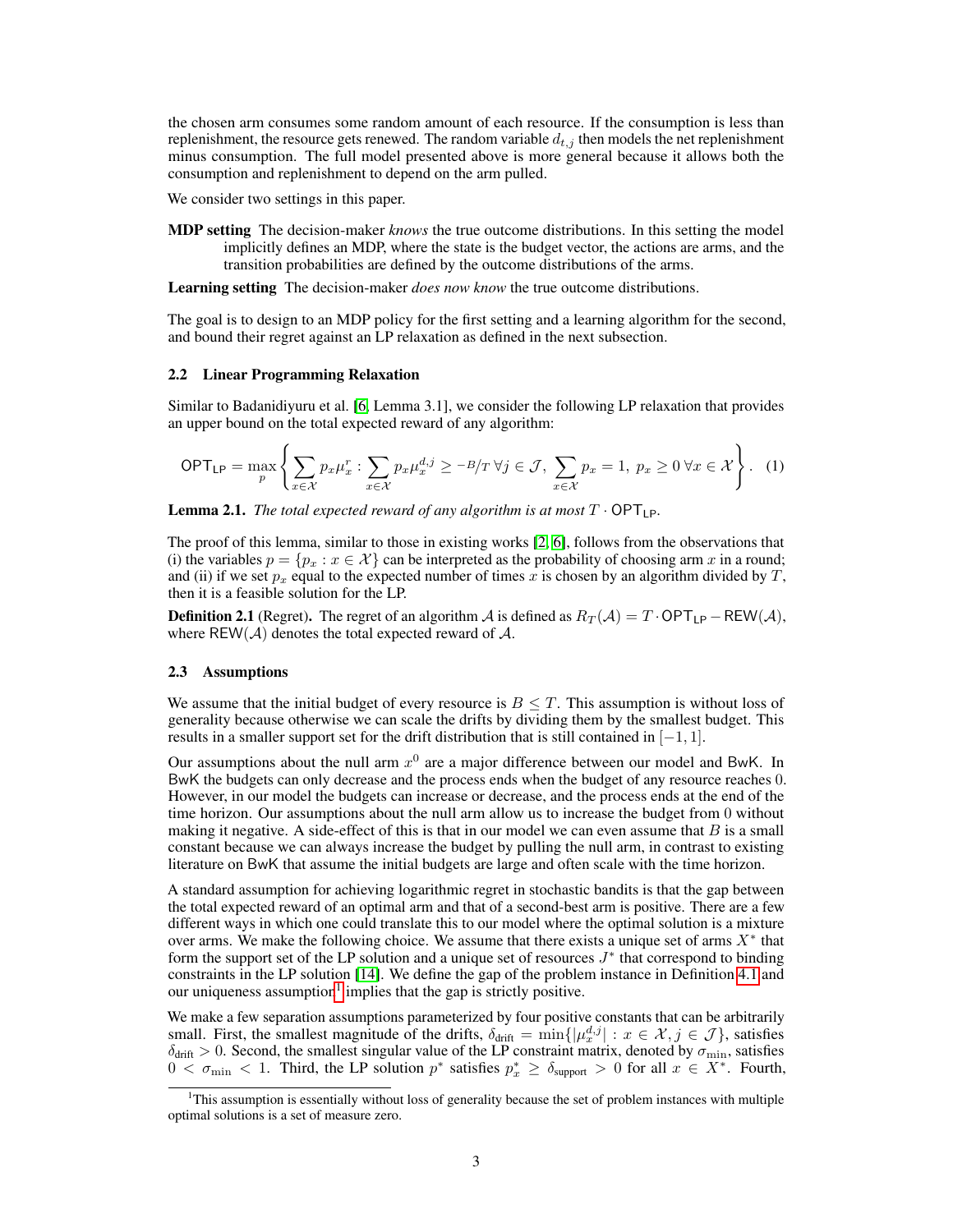$\sum_{x \in X^*} p_x^* \mu_x^{d,j} \ge \delta_{\text{slack}} > 0$  for all resources  $j \notin J^*$ . The first assumption is necessary for logarithmic regret bounds because otherwise one can show that the regret of the optimal algorithm  $f$  togarithmic regret bounds because otherwise one can show that the regret of the optimal algorithm<br>for the case of one resoure and one zero-drift arm is  $\Theta(\sqrt{T})$  (Appendix [A\)](#page-11-0). The second and third assumptions are essentially the same as in existing literature on logarithmic regret bounds for BwK [\[9,](#page-9-6) [14\]](#page-9-1). The fourth assumption allows us to design algorithms that can increase the budgets of the non-binding resources away from 0, thereby reducing the number of times the algorithm has to pull the null arm. Otherwise, if they have zero drift, then, as stated above, the regret of the optimal pun the nun arm. Otherwise, if they have zero drift, then, as stated above, the regret of algorithm for the case of one resource and one zero-drift arm is  $\Theta(\sqrt{T})$  (Appendix [A\)](#page-11-0).

# 3 MDP Policy with Constant Regret

In this section we design an MDP policy, ControlBudget (Algorithm [2\)](#page-5-0), with constant regret in terms of  $T$  for the setting when the learner knows the true outcome distributions and our model implicitly defines an MDP (Section [2.1\)](#page-1-0). At a high level, ControlBudget, which shares similarities with Flajolet and Jaillet [\[9,](#page-9-6) Algorithm UCB-Simplex], plays arms to keep the budgets close to a decreasing sequence of thresholds. The choice of this sequence allows us to show that the expected leftover budgets and the expected number of null arm pulls are constants. This is a key step in proving the final regret bound. We start by considering the special case of one resource in Section [3.1](#page-3-0) because it provides intuition for the general case of multiple resources in Section [3.2.](#page-5-1)

### <span id="page-3-0"></span>3.1 Special Case: One Resource

Since there is only one resource we drop the superscript  $j$  in this section. We say that an arm  $x$  is a positive (resp. negative) drift arm if  $\mu_x^d > 0$  (resp.  $\mu_x^d < 0$ ). The following lemma characterizes the possible solutions of the LP (Eq. [\(1\)](#page-2-1)).

<span id="page-3-4"></span>Lemma 3.1. *The solution of the LP relaxation (Eq.* [\(1\)](#page-2-1)*) is supported on at most two arms. Furthermore, if*  $T \geq \frac{B}{\delta_{\text{drift}}}$ *, then the solution belongs to one of three categories: (i) supported on a single positive drift arm; (ii) supported on the null arm and a negative drift arm; (iii) supported on a positive drift arm and a negative drift arm.*

The proof of this lemma follows from properties of LPs and a case analysis of which constraints are tight. Our MDP policy, ControlBudget (Algorithm [1\)](#page-3-1), deals with the three cases separately and satisfies the following regret bound.<sup>[2](#page-3-2)</sup>

### Algorithm 1: ControlBudget (for  $m = 1$ )

```
Input: time horizon T, initial budget B, set of arms X, set of resources \mathcal{J}, constant c > 0.
1 Set B_0 = B.
 2 if LP solution is supported on positive drift arm x^p then
3 | for t = 1, 2, ..., T do
 4 | If B_{t-1} < 1, pull x^0. Otherwise, pull x^p.
5 end
 6 else if LP solution is supported on null arm x^0 and negative drift arm x^n then
7 \vert for t = 1, 2, \ldots, T do
8 Define threshold \tau_t = c \log(T - t).
 9 | If B_{t-1} < \max\{1, \tau_t\}, pull x^0. Otherwise, pull x^n.
10 end
11 else if LP solution is supported on positive drift arm x^p and negative drift arm x^n then
12 \text{for } t = 1, 2, ..., T \text{ do}13 | Define threshold \tau_t = c \log(T - t).
14 | If B_{t-1} < 1, pull x^0. If 1 \leq B_{t-1} < \tau_t, pull x^p. Otherwise, pull x^n.
15 end
```
<span id="page-3-3"></span><span id="page-3-2"></span><sup>&</sup>lt;sup>2</sup>In this theorem and the rest of the paper, we use  $\tilde{C}$  to denote a constant that depends on problem parameters, including k, m, and the various separation constants mentioned in Section [2.3,](#page-2-2) but *does not depend on* T. We use this notation because the main focus of this work is how the regret scales as a function of  $T$ .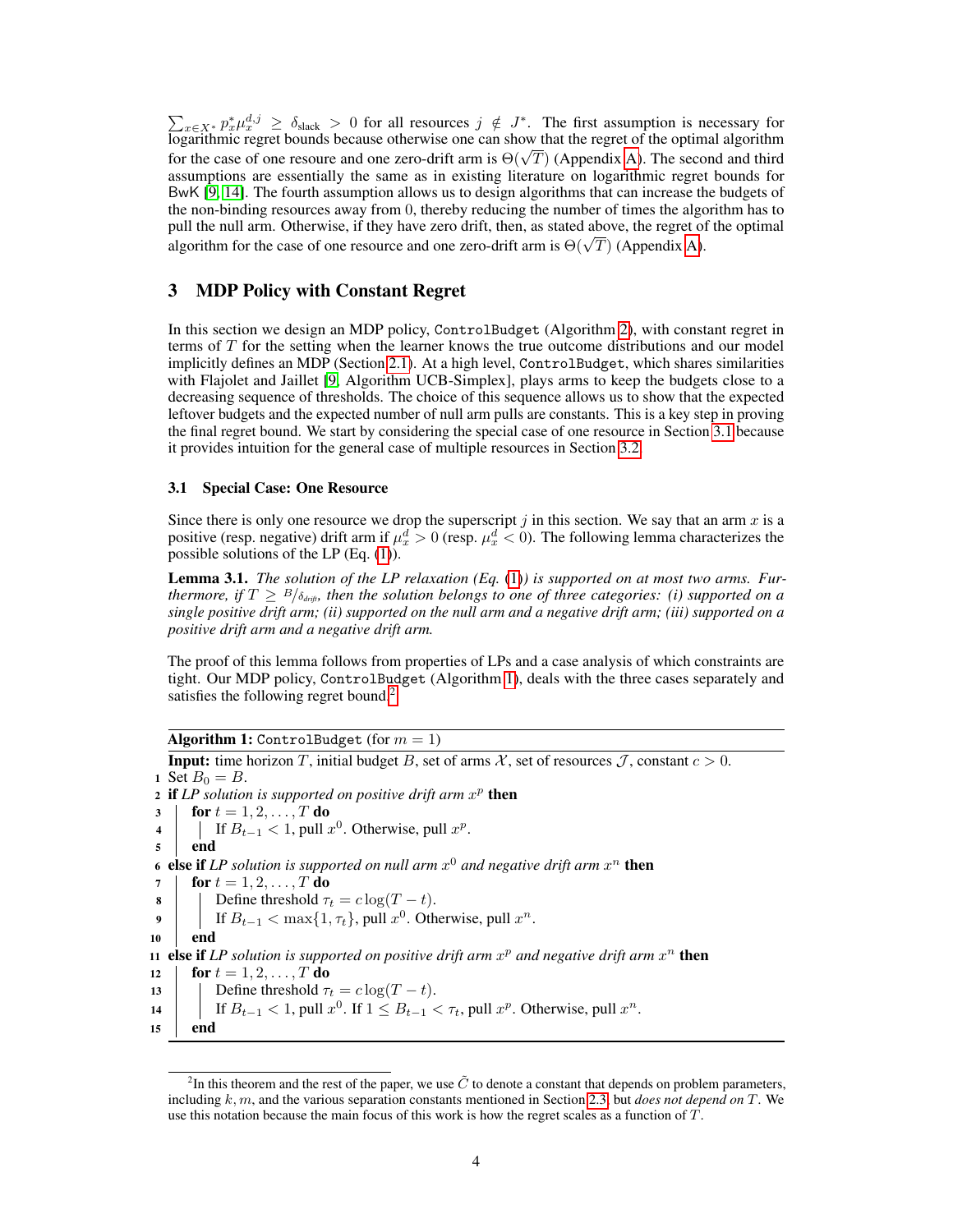**Theorem 3.1.** If  $c \geq \frac{6}{\delta_{drift}^2}$ , the MDP policy ControlBudget (Algorithm [1\)](#page-3-1) satisfies

$$
R_T(\text{ControlBudge}t) \leq \tilde{C},\tag{2}
$$
\n
$$
\text{where } \tilde{C} = O\left(\delta_{\text{drift}}^{-4}\ln\left(\left(1 - \exp\left(-\frac{\delta_{\text{drift}}^{2}}{8}\right)\right)^{-1}\right) + \delta_{\text{drift}}^{-1}\left(1 - \exp\left(\delta_{\text{drift}}^{2}\right)\right)^{-2}\right) \text{ is a constant.}
$$

We defer all proofs in this section to Appendix [B,](#page-12-0) but we include a proof sketch of most results in the main paper following the statement. The proof of Theorem [3.1](#page-3-3) follows from the following sequence of lemmas.

<span id="page-4-4"></span>**Lemma 3.2.** If the LP solution is supported on a positive drift arm  $x^p$ , then

$$
R_T(\text{ControlBudge}t) \leq \tilde{C},
$$
  
where  $\tilde{C} = O\left(\delta_{drift}^{-3} \ln \left(\left(1 - \exp\left(-\frac{\delta_{drift}^2}{8}\right)\right)^{-1}\right)\right)$  is a constant. (3)

We can write the regret in terms of the norm of  $\xi = (\xi_{x^p})$ , where  $\xi_{x^p}$  is the expected difference between the number of times  $x^p$  is played by the LP and by ControlBudget. This is equal to the expected number of times the policy plays the null arm and, in turn, is equal to the expected number of rounds in which the budget is below 1. Since both  $x^0$  and  $x^p$  have positive drift, this is a transient random walk that drifts away from 0. It is known that such a walk spends a constant number of rounds in any state in expectation.

<span id="page-4-0"></span>**Lemma 3.3.** If the LP solution is supported on the null arm  $x^0$  and a negative drift arm  $x^n$ , then

$$
R_T(\textit{ControlBudge} t) \leq \tilde{C} \cdot \mathbb{E}[B_T],\tag{4}
$$

*where*  $\tilde{C} = O(\delta_{drift}^{-1})$  *is a constant.* 

We can write the regret in terms of the norm of  $\xi = (\xi_x, \xi_x, \xi_y)$ , where  $\xi_x$  is the expected difference between the number of times x is played by the LP and by ControlBudget. Since both constraints (resource and sum-to-one) are tight, the lemma follows by writing  $\xi = D^{-1}b$  and taking norms, where D is the LP constraint matrix and  $b = (-\mathbb{E}[B_T], 0)$ .

<span id="page-4-1"></span>**Lemma 3.4.** If the LP solution is supported on a positive drift arm  $x^p$  and a negative drift arm  $x^n$ , *then*

$$
R_T(\textit{ControlBudge} t) \leq \tilde{C} \cdot \max\{\mathbb{E}[B_T], \mathbb{E}[N_{x^0}]\},\tag{5}
$$

where  $\mathbb{E}[N_{x^0}]$  denotes the expected number null arm pulls and  $\tilde{C}=O(\delta_{drift}^{-1})$  is a constant.

This lemma follows similarly to the previous one by writing regret in terms of the norm of  $\xi =$  $(\xi_{x^p}, \xi_{x^n})$  and writing  $\xi = D^{-1}b$  for  $b = (-\mathbb{E}[B_T], \mathbb{E}[N_{x^0}]).$ 

Therefore, proving that  $R_T$  (ControlBudget) is a constant in T requires proving that both the expected leftover budget and expected number of null arm pulls are constants. Intuitively, we could ensure  $\mathbb{E}[B_T]$  is small by playing the negative drift arm whenever the budget is at least 1. However, there is constant probability of the budget decreasing below 1 and the expected number of null arm pulls becomes  $O(T)$ . ControlBudget solves the tension between the two objectives by carefully choosing a decreasing sequence of thresholds  $\tau_t$ . The threshold is initially far from 0 to ensure low probability of pre-mature resource depletion, but decreases to 0 over time to ensure small expected leftover budget and decreases at a rate that ensures the expected number of null arm pulls is a constant. **Lemma 3.5.** If the LP solution is supported on a positive drift arm  $x^p$  and a negative drift arm  $x^n$ , and  $c \geq \frac{6}{\delta_{\textit{drift}}^2}$ , then

<span id="page-4-2"></span>
$$
\mathbb{E}[N_{x^0}] \leq \tilde{C},
$$
  
where  $\tilde{C} = O\left(\delta_{drift}^{-3} \ln \left(\left(\left(1 - \exp\left(-\frac{\delta_{drift}^2}{8}\right)\right)^{-1}\right)\right) \text{ is a constant.}\right)$ 

<span id="page-4-3"></span>If the budget is below the threshold, i.e.,  $B_{t-1} < \tau_t$  for some t, then ControlBudget pulls  $x^p$  until  $B_s \geq \tau_{s+1}$  for some  $s \geq t$ . Since  $x^p$  has positive drift, the event that repeated pulls decrease the budget towards 0 is a low probability event. Using this, our choice of  $\tau_t = c \log(T - t)$  for an appropriate constant  $c$ , and summing over all rounds shows that the expected number of rounds in which the budget is less than 1 is a constant in  $T$ .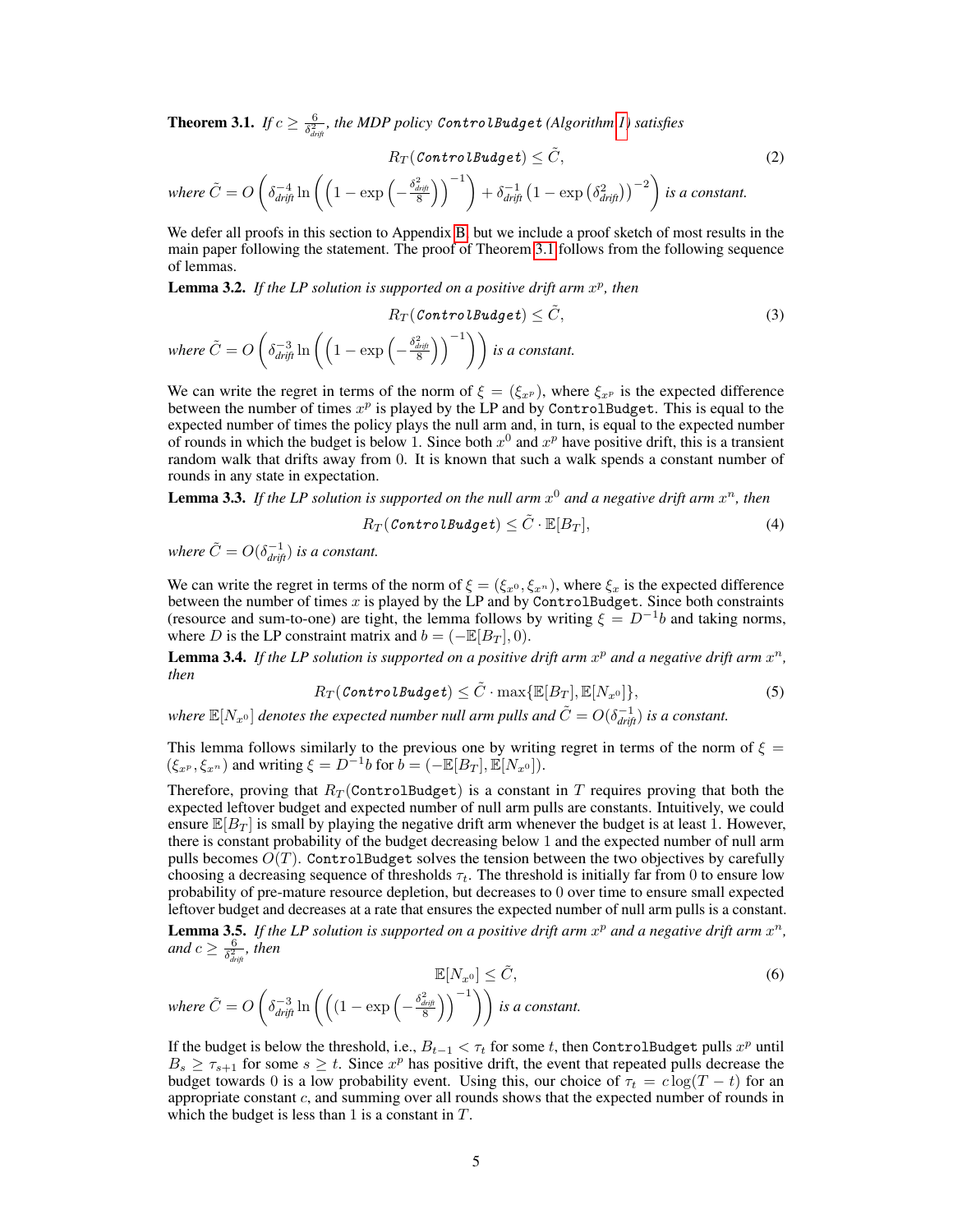**Lemma 3.6.** If the LP solution is supported on two arms, and  $c \geq \frac{6}{\delta_{\text{drift}}^2}$ , then

$$
\mathbb{E}[B_T] \le \tilde{C},\tag{7}
$$

where  $\tilde{C} = \tilde{O}\left(\left(1 - \exp\left(\delta_{drift}^2\right)\right)^{-2} + \delta_{drift}^{-2}\right)$  is a constant.

If  $B_{t-1} \geq \tau_t$ , then ControlBudget pulls a negative drift arm  $x^n$ . We can upper bound the expected leftover budget by conditioning on  $q$ , the number of consecutive pulls of  $x^n$  at the end of the timeline. The main idea in completing the proof is that (i) if  $q$  is large, then it corresponds to a low probability event; and (ii) if q is small, then the budget in round  $T - q$  was smaller than  $\tau_q$ , which is a decreasing sequence in  $q$ , and there are few rounds left so the budget cannot increase by too much.

### <span id="page-5-1"></span>3.2 General Case: Multiple Resources

Now we use the ideas from Section [3.1](#page-3-0) to tackle the case of  $m > 1$  resources that is much more challenging. Generalizing Lemma [3.1,](#page-3-4) the solution of the LP relaxation (Eq. [\(1\)](#page-2-1)) is supported on at most min $\{k, m\}$  arms. Informally, our MDP policy, ControlBudget (Algorithm [2\)](#page-5-0), samples an arm from a probability distribution that ensures drifts bounded away from 0 in the "correct directions": (i) a binding resource j has drift at least  $\gamma_t$  if  $B_{t-1,j} < \tau_t$  and drift at most  $-\gamma_t$  if  $B_{t-1,j} \geq \tau_t$ ; and (ii) a non-binding resource j has drift at least  $\frac{1}{2}\gamma_t$  if  $B_{t-1,j} < \tau_t$ . This allows us to show that the expected leftover budget for each binding resource and the expected number of null arm pulls are constants in terms of T.

Algorithm 2: ControlBudget (for general  $m$ )

<span id="page-5-0"></span>**Input:** time horizon T, initial budget B, set of arms X, set of resources  $\mathcal{J}$ , constant  $c > 0$ . 1 Set  $B_{0,j} = B$  for all  $j \in \mathcal{J}$ . 2 Define threshold  $\tau_t = c \log(T - t)$ . 3 for  $t = 1, 2, ..., T$  do 4 **if**  $\exists j$  ∈ *J* such that  $B_{t-1,j}$  < 1 **then**  $\mathfrak{s}$  | | Pull the null arm  $x^0$ .  $6$  else 7 | Define  $s_t \in \{\pm 1\}^{|X^*|-1} \times 0$  as follows. Let j denote the resource corresponding to row  $i \in [|X^*| - 1]$  in the matrix D and vector b. Then, the *i*th entry of  $s_t$  is  $-1$  if  $B_{t-1,j} < \tau_t$  and +1 otherwise. 8 Define  $\gamma_t$  to be the solution to the following constrained optimization problem:  $\max_{\gamma \in [0,1]}$  $\left\{\gamma: p = D^{-1}(b + \gamma s_t) \geq 0, p^T \mu^{d,j} \geq \frac{\gamma}{2}\right\}$  $\frac{\gamma}{2} \forall j \in \mathcal{J} \setminus J^* \text{ if } B_{t-1,j} < \tau_t \bigg\}.$  (8) 9 Sample an arm from the probability distribution  $p_t = D^{-1}(b + \gamma_t s_t)$ . 10 end 11 end

<span id="page-5-2"></span>**Theorem 3.2.** *If*  $c \geq \frac{6}{\gamma^{*2}}$ , the regret of ControlBudget (Algorithm [2\)](#page-5-0) satisfies

<span id="page-5-3"></span>
$$
R_T(\textit{ControlBudge} t) \leq \tilde{C},\qquad(9)
$$

where 
$$
\gamma^*
$$
 (defined in Lemma 3.9) and  $\tilde{C}$  are constants with  $\tilde{C} = O\left(m\sigma_{\min}^{-1}\left(m(\gamma^*)^{-3}\ln\left(\left((1-\exp\left(-\gamma^{*2}\right)\right)^{-1}\right) + \left(1-\exp(\gamma^{*2})\right)^{-2}\right)\right).$ 

We defer all proofs in this section to Appendix [C,](#page-17-0) but we include a proof sketch of most results in the main paper following the statement. The proof of Theorem [3.2](#page-5-2) follows from the following sequence of lemmas. The next two lemmas are generalizations of Lemmas [3.3](#page-4-0) and [3.4](#page-4-1) with essentially the same proofs. Recall  $J^*$  denotes the unique set of resources that correspond to binding constraints in the LP solution (Section [2.3\)](#page-2-2).

**Lemma 3.7.** If the LP solution includes the null arm  $x^0$  in its support, then

$$
R_T(\textit{ControlBudge} t) \leq \tilde{C} \cdot \left( \sum_{j \in J^*} \mathbb{E}[B_{T,j}] \right), \tag{10}
$$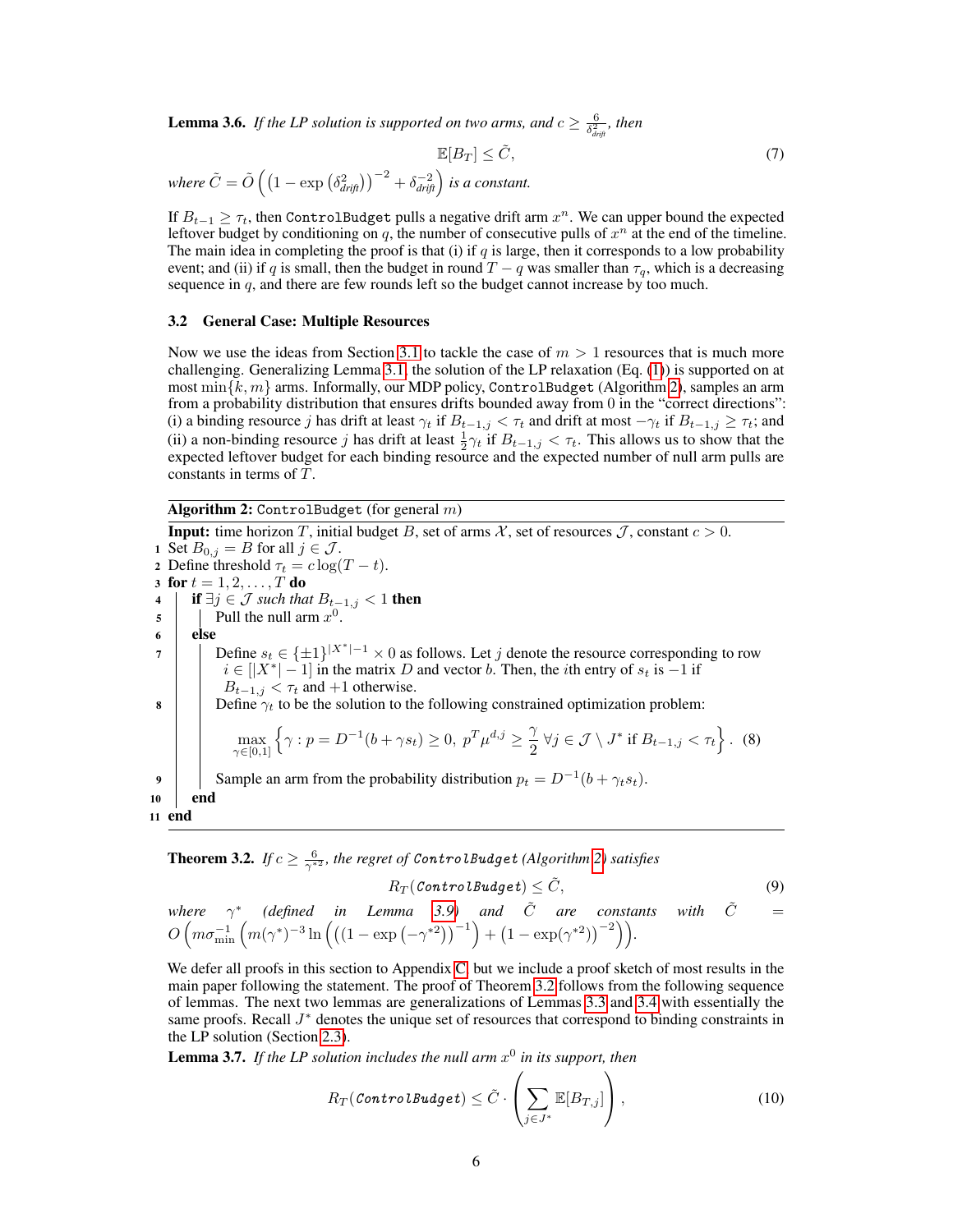*where*  $\tilde{C} = O(\sigma_{\min}^{-1})$  *is a constant.* 

Lemma 3.8. *If the LP solution does not include the null arm* x 0 *in its support, then*

$$
R_T(\textit{ControlBudge} t) \leq \tilde{C} \cdot \left( \sum_{j \in J^*} \mathbb{E}[B_{T,j}] + \mathbb{E}[N_{x^0}]\right), \tag{11}
$$

where  $\mathbb{E}[N_{x^0}]$  denotes the expected number of null arm pulls and  $\tilde{C}=O(\sigma_{\min}^{-1})$  is a constant.

Lemmas [3.10](#page-6-1) and [3.11](#page-6-2) are generalizations of Lemmas [3.5](#page-4-2) and [3.6](#page-4-3) with similar proofs after taking a union bound over resources. But we first need Lemma [3.9](#page-6-0) that lets us conclude there is drift of magnitude at least  $\gamma^* > 0$  in the "correct directions" as stated earlier.

<span id="page-6-0"></span>**Lemma 3.9.** *[\[9,](#page-9-6) Lemma 14] In each round t,*  $\gamma_t \geq \gamma^* = \frac{\sigma_{\min} \min \{\delta_{\text{support}}, \delta_{\text{slack}}\}}{4m}$ .

The proof of this lemma is identical to Flajolet and Jaillet [\[9,](#page-9-6) Lemma 14] but we provide a proof in the appendix for completeness.

<span id="page-6-1"></span>Lemma 3.10. *If the LP solution does not include the null arm in its support, then*

$$
\mathbb{E}[N_{x^0}] \leq \tilde{C},\tag{12}
$$

where  $\tilde{C} = O\left(m(\gamma^*)^{-3} \ln\left(\left(\left(1 - \exp\left(-\frac{\gamma^*^2}{8}\right)\right)\right)\right)\right)\right)$  $\binom{1}{8}$   $\binom{-1}{8}$  *is a constant.* 

<span id="page-6-2"></span>**Lemma 3.11.** *If the LP solution is supported on more than one arm, then for all*  $j \in J^*$ 

$$
\mathbb{E}[B_{T,j}] \le \tilde{C},\tag{13}
$$

where 
$$
\tilde{C} = \tilde{O}((1 - \exp(\gamma^{*2}))^{-2} + (\gamma^{*})^{-2})
$$
 is a constant.

A subtle but important point is that the regret analysis does not require ControlBudget to know the true expected drifts in order to find the probability vector  $p_t$ . It simply requires the algorithm to know  $X^*$ ,  $J^*$ , and find any probability vector  $p_t$  that ensures drifts bounded away from 0 in the "correct directions" as stated earlier. We use this property in our learning algorithm, ExploreThenControlBudget (Algorithm [3\)](#page-7-1), in the next section.

# <span id="page-6-3"></span>4 Learning Algorithm with Logarithmic Regret

In this section we design a learning algorithm, ExploreThenControlBudget (Algorithm [3\)](#page-7-1), with logarithmic regret in terms of  $T$  for the setting when the learning does not know the true distributions. Our algorithm, which can be viewed as combining aspects of Li et al. [\[14,](#page-9-1) Algorithm 1] and Flajolet and Jaillet [\[9,](#page-9-6) Algorithm UCB-Simplex], proceeds in three phases. It uses phase one of Li et al. [\[14,](#page-9-1) Algorithm 1] to identify the set of optimal arms  $X^*$  and the set of binding constraints  $J^*$  by playing arms in a round-robin fashion, and using confidence intervals and properties of LPs. This is reminiscent of successive elimination [\[8\]](#page-9-16), except that the algorithm tries to identify the optimal arms instead of eliminating suboptimal ones. In the second phase the algorithm continues playing the arms in  $X^*$  in a round-robin fashion to shrink the confidence radius further. In the third phase the algorithm plays a variant of the MDP policy ControlBudget (Algorithm [2\)](#page-5-0) with a slighly different optimization problem for  $\gamma_t$  because it only has empirical esitmates of the drifts.

### 4.1 Additional Notation and Preliminaries

For all arms  $x \in \mathcal{X}$  and rounds  $t \geq k$ , define the upper confidence bound (UCB) of the expected outcome vector  $\mu_x^o$  as  $\mathsf{UCB}_t(x) = \bar{o}_t(x) + \mathsf{rad}_t(x)$ , where  $\mathsf{rad}_t(x) = \sqrt{8n_t(x)^{-1}\log T}$  denotes the confidence radius,  $n_t(x)$  denotes the number of times x has been played before t, and  $\bar{o}_t(x)$  =  $n_t(x)^{-1} \sum_t o_t \mathbb{1}[x_t = x]$  denotes the empirical mean outcome vector of x. The lower confidence bound (LCB) is defined similarly as  $\mathsf{LCB}_t(x) = \overline{o}_t(x) - \mathsf{rad}_t(x)$ .

For all arms  $x \in \mathcal{X}$ , let OPT<sub> $-x$ </sub> denote the value of the LP relaxation (Eq. [\(1\)](#page-2-1)) with the additional constraint  $p_x = 0$ , and for all resources  $j \in \mathcal{J}$ , let OPT<sub> $-j$ </sub> denote the value when the objective has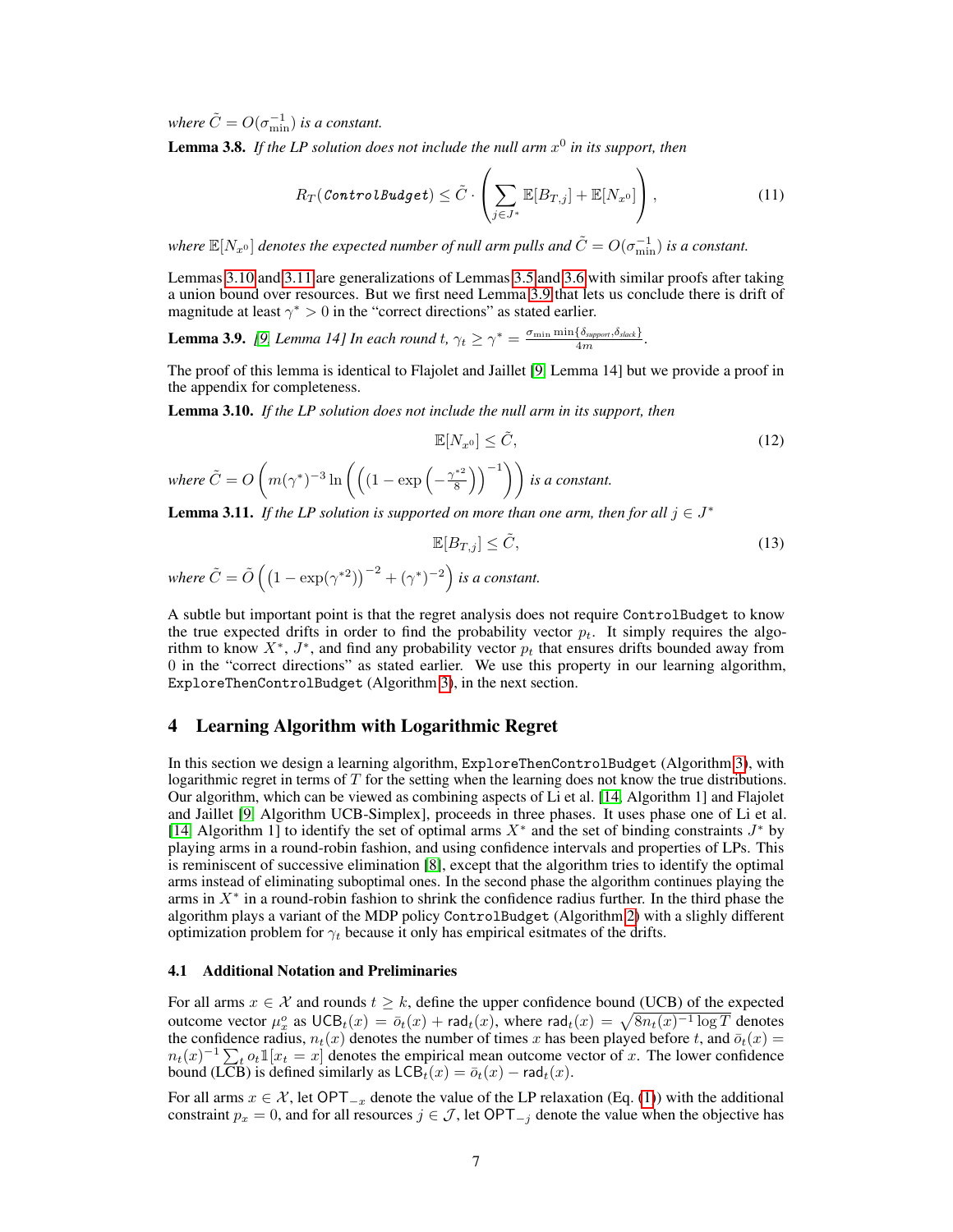an extra  $-\sum_{x} p_x \mu_x^{d,j} + B/T$  term [\[14\]](#page-9-1). Intuitively, these represent how important it is to play arm x or make the resource constraint for j a binding constraint. Define the UCB of  $OPT_{-x}$  to be the value of the LP when the expected outcome is replaced by its UCB, and denote this by  $\text{UCB}_t(\text{OPT}_{-x})$ . The LCB for OPT<sub> $-x$ </sub>, and UCB and LCB for OPT<sub> $-y$ </sub> and OPT<sub>LP</sub> are defined similarly.

<span id="page-7-0"></span>Definition 4.1 (Gap [\[14\]](#page-9-1)). The gap of the problem instance is defined as

$$
\Delta = \min \left\{ \min_{x \in X^*} \left\{ \mathsf{OPT}_{\mathsf{LP}} - \mathsf{OPT}_{-x} \right\}, \min_{j \notin J^*} \left\{ \mathsf{OPT}_{\mathsf{LP}} - \mathsf{OPT}_{-j} \right\} \right\}.
$$
 (14)

### 4.2 Learning Algorithm and Regret Analysis

Algorithm 3: ExploreThenControlBudget

<span id="page-7-1"></span>**Input:** time horizon T, initial budget B, set of arms X, set of resources J, constant  $c > 0$ . 1 Set  $B_{0,j} = B$  for all  $j \in \mathcal{J}$ . 2 Initialize  $t = 1, X^* = \emptyset, J' = \emptyset$ . 3 while  $t < T - k$  and  $|X^*| + |J'| < m$  do 4 Play each arm in  $\mathcal{X} \setminus \{x^0\}$  in a round-robin fashion. Play  $x^0$  if  $\exists j$  such that  $B_{t-1,j} < 1$ . 5 For each  $x \in \mathcal{X}$ , if  $\widehat{UCB}_t(\widehat{OPT}_{-x}) < LCB_t(\widehat{OPT}_{\mathsf{LP}})$ , then add x to  $X^*$ . 6 For each  $j \in \mathcal{J}$ , if  $\mathsf{UCB}_t(\mathsf{OPT}_{-j}) < \mathsf{LCB}_t(\mathsf{OPT}_{\mathsf{LP}})$ , then add j to J'. 7 end 8 Set  $J^* = \mathcal{J} \setminus J'$ . 9 while  $t < T - |X^*|$  and  $n_t(x) < \frac{32 \log T}{\gamma^{*2}}$  for all  $x \in X^*$ , where  $\gamma^*$  is defined in Lemma [3.9](#page-6-0) do 10 | Play each arm in  $X^*$  in a round-robin fashion. 11 end 12 while  $t < T$  do 13 **if**  $\exists j \in \mathcal{J}$  *such that*  $B_{t-1,j} < 1$  **then** 14 | Pull the null arm  $x^0$ . 15 else 16 | Define  $s_t$  as in Algorithm [2.](#page-5-0) 17 Choose  $(\gamma_t, p_t) = \max_{\gamma \in [0,1]} \gamma$  such that there exists a probability vector p satisfying LCB<sub>t</sub> $(p^T \mu^{d,j}) \geq \frac{\gamma}{8}$  $\frac{1}{8}$   $\forall j \in \mathcal{J} \setminus J^*$  if  $B_{t-1,j} < \tau_t$ , (15) LCB<sub>t</sub> $(p^T \mu^{d,j}) \geq \frac{\gamma}{8}$  $\frac{7}{8}$  ∀j ∈ J\* if  $B_{t-1,j} < \tau_t$  (16)  $\mathsf{UCB}_t(p^T \mu^{d,j}) \leq -\frac{\gamma}{\delta}$  $\frac{\gamma}{8}$   $\forall j \in J^*$  if  $B_{t-1,j} \geq \tau_t$ . (17) 18 | Sample an arm from the probability distribution  $p_t$ . 19 end <sup>20</sup> end

<span id="page-7-3"></span><span id="page-7-2"></span>**Theorem 4.1.** If  $c \geq \frac{6}{\gamma^*}$ , the regret of ExploreThenControlBudget (Algorithm [3\)](#page-7-1) satisfies

<span id="page-7-5"></span><span id="page-7-4"></span>
$$
R_T(\textit{ExploreThenControlBudge}t) \leq \tilde{C} \cdot \log T, \tag{18}
$$

where  $\gamma^*$  (defined in Lemma [3.9\)](#page-6-0),  $\tilde{C}'$  and  $\tilde{C}$  are constants with  $\tilde{C}'$  denoting the constant in Theo*rem [3.2](#page-5-2) and*

$$
\tilde{C} = O\left(\frac{km^2}{\min\{\delta_{drift}^2, \sigma_{\min}^2\}\Delta^2} + k(\gamma^*)^{-2} + \tilde{C}'\right). \tag{19}
$$

We defer all proofs in this section to Appendix [D,](#page-19-0) but we include a proof sketch of most results in the main paper following the statement. We refer to the three while loops of ExploreThenControlBudget (Algorithm [3\)](#page-7-1) as the three phases. The lemmas and corollaries following the theorem below show that the first phase consists of at most logarithmic number of rounds. It is easy to see that the second phase consists of at most logarithmic number of rounds. The third phase plays a variant of the MDP policy ControlBudget (Algorithm [2\)](#page-5-0). There exists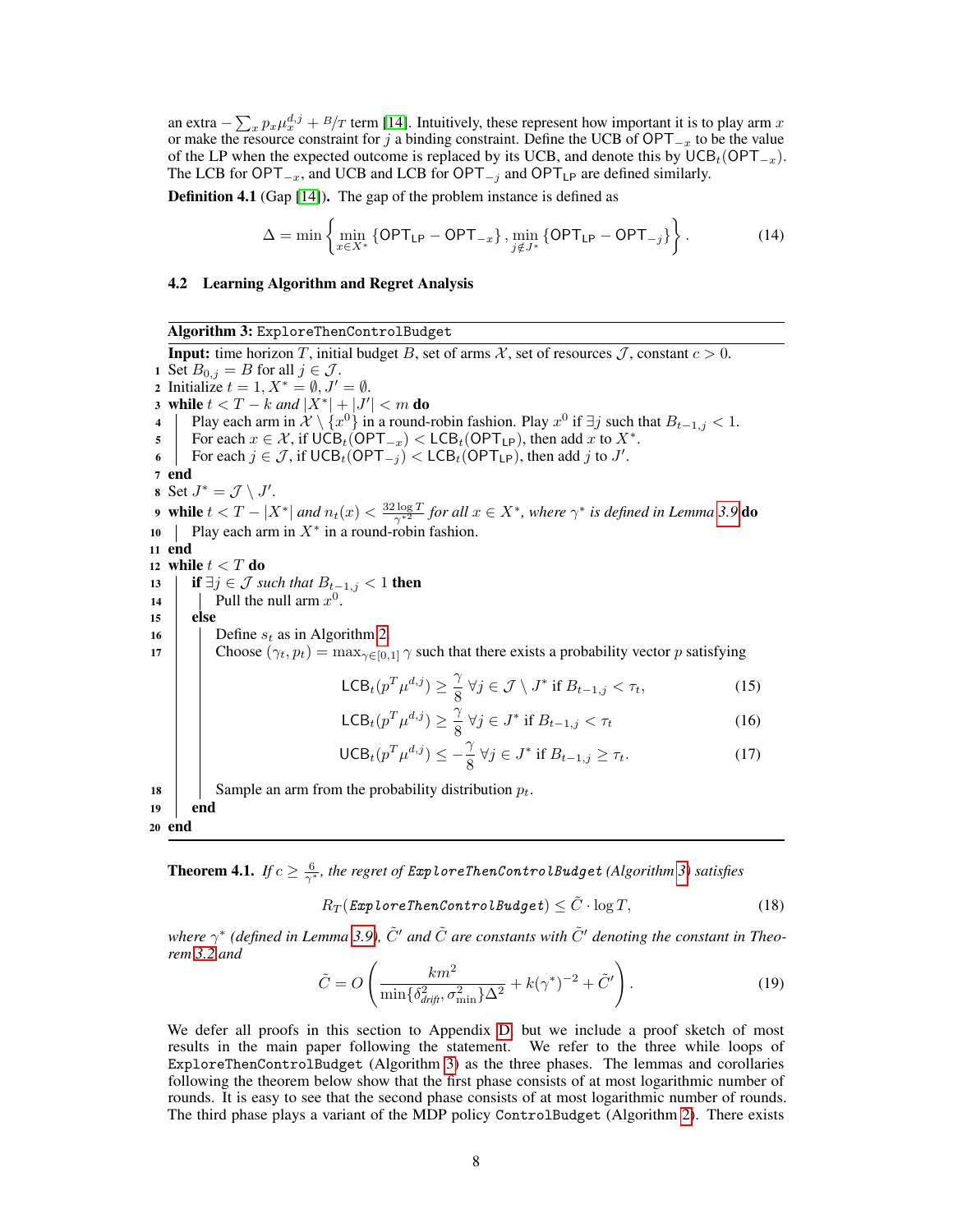a feasible solution to the optimization problem in Line [17](#page-7-2) that ensures drifts bounded away from 0 in the "correct directions" (Appendix [D.3\)](#page-20-0). Combining the analysis of the first two phases with Theorem [3.2](#page-5-2) lets us conclude that ExploreThenControlBudget has logarithmic regret.

<span id="page-8-3"></span>**Definition 4.2** (Clean Event). The clean event is the event such that for all  $x \in \mathcal{X}$  and all  $t \geq k$ , (i)  $\mu_x^0 \in [LCB_t(x),UCB_t(x)];$  and (ii) after the first n pulls of the null arm the sum of the drifts for each resource is at least w, where  $w = \frac{4096km^2 \log T}{\delta^2 \Delta^2}$  $\frac{3km^2\log T}{\delta_{\text{drift}}^2\Delta^2}$  and  $n=\frac{2w}{\mu_{x0}^d}$ .

<span id="page-8-2"></span>**Lemma 4.1.** *The clean event occurs with probability at least*  $1 - 5mT^{-2}$ *.* 

The lemma follows from Hoeffding's inequality. Since the complement of the clean event contributes  $O(mT^{-1})$  to the regret, it suffices to bound the regret conditioned on the clean event.

<span id="page-8-0"></span>**Lemma 4.2.** If the clean event occurs, then  $\mathsf{UCB}_t(\mathsf{OPT}_{\mathsf{LP}}) - \mathsf{LCB}_t(\mathsf{OPT}_{\mathsf{LP}}) \leq \frac{8m}{\sigma_{\min}}$  rad<sub>t</sub>. A similar *statement is true for*  $\mathsf{OPT}_{-x}$  *and*  $\mathsf{OPT}_{-j}$  *for all*  $x \in \mathcal{X}$  *and*  $j \in \mathcal{J}$ *.* 

The proof follows from a perturbation analysis of the LP and uses the confidence radius to bound the perturbations in the rewards and drifts.

**Corollary 4.1.** If the clean event occurs and  $n_t(x) > \frac{2048m^2 \log T}{\sigma^2 \sqrt{\lambda^2}}$  $\frac{d^{3}N^{m-1} \log T}{\sigma_{\min}^2 \Delta^2}$  for all  $x \in \mathcal{X}$ , then

 $\mathsf{UCB}_t(\mathsf{OPT}_{-x}) < \mathsf{LCB}_t(\mathsf{OPT}_{\mathsf{LP}})$  *and*  $\mathsf{UCB}_t(\mathsf{OPT}_{-j}) < \mathsf{LCB}_t(\mathsf{OPT}_{\mathsf{LP}})$  (20) *for all*  $x \in X^*$  *and*  $j \in \mathcal{J} \setminus J^*$ *.* 

This follows from substituting the bound on  $n_t(x)$  into the definition of rad $_t(x)$  and applying Lemma [4.2.](#page-8-0) In the worst case, each pull of an arm can cause the budget to drop below 1, but the clean event implies that the first n pulls of  $x^0$  have enough total drift to allow  $n_t(x)$  pulls of each non-null arm in phase 1. This allows us to upper bound the duration of phase 1 as follows.

<span id="page-8-4"></span>Corollary 4.2. *If the clean event occurs, then phase 1 of* ExploreThenControlBudget *has at most*

 $\tilde{C} \cdot \log T$  (21) *rounds, where*  $\tilde{C} = O\left(\frac{km^2}{\min\{\delta_{d\vec{r}\vec{\theta}},\sigma_{\min}^2\}\Delta^2}\right)$ *is a constant.*

# 4.3 Reduction from BwK

<span id="page-8-5"></span>**Theorem 4.2.** *Suppose*  $\frac{B}{T} \geq \delta_{drift}$ *. Consider a BwK instance such that (i) for each arm and resource, the expected consumption of that resource differs from*  $\frac{B}{T}$  *by at least*  $\delta_{drift}$ *, and (ii) all the other assumptions required by Theorem [4.1](#page-7-3) (Section [2.3\)](#page-2-2) are also satisfied. Then, there is an algorithm for* BwK whose regret satisfies the same bound as in Theorem [4.1](#page-7-3) with the same constant C.

Due to space constraints, we present the reduction in Appendix [D.4.](#page-21-0)

### <span id="page-8-1"></span>5 Conclusion

In this paper we introduced a natural generalization of BwK that allows non-monotonic resource utilization. We first considered the setting when the decision-maker knows the true distributions and presented an MDP policy with *constant* regret against an LP relaxation. Then we considered the setting when the decision-maker does not know the true distributions and presented a learning algorithm with *logarithmic* regret against the same LP relaxation. Finally, we also presented a reduction from BwK to our model and showed a regret bound that matches existing results [\[14\]](#page-9-1).

An important direction for future research is to obtain optimal regret bounds. The regret bound for our algorithm scales as  $O(\text{poly}(k)\text{poly}(m)\Delta^{-2})$ , where k is the number of arms, m is the number of resources and  $\Delta$  is the suboptimality parameter. A modification to our algorithm along the lines of Flajolet and Jaillet [\[9,](#page-9-6) algorithm UCB-Simplex] that considers each support set of the LP solution explicitly leads to a regret bound that scales as  $O(poly(k)2<sup>m</sup>∆<sup>-1</sup>)$ . It is an open question, even for BwK, to obtain a regret bound that scales as  $O(poly(k)poly(m)Δ^{-1})$  or show that the trade-off between the dependence on the number of resources and the suboptimality parameter is unavoidable.

Another natural follow-up to our work is to develop further extensions, such as considering an infinte set of arms [\[11\]](#page-9-11), studying adversarial observations [\[4,](#page-9-9) [10\]](#page-9-12), or incorporating contextual information [\[16,](#page-9-10) [1\]](#page-9-14) as has been the case elsewhere throughout the literature on bandits.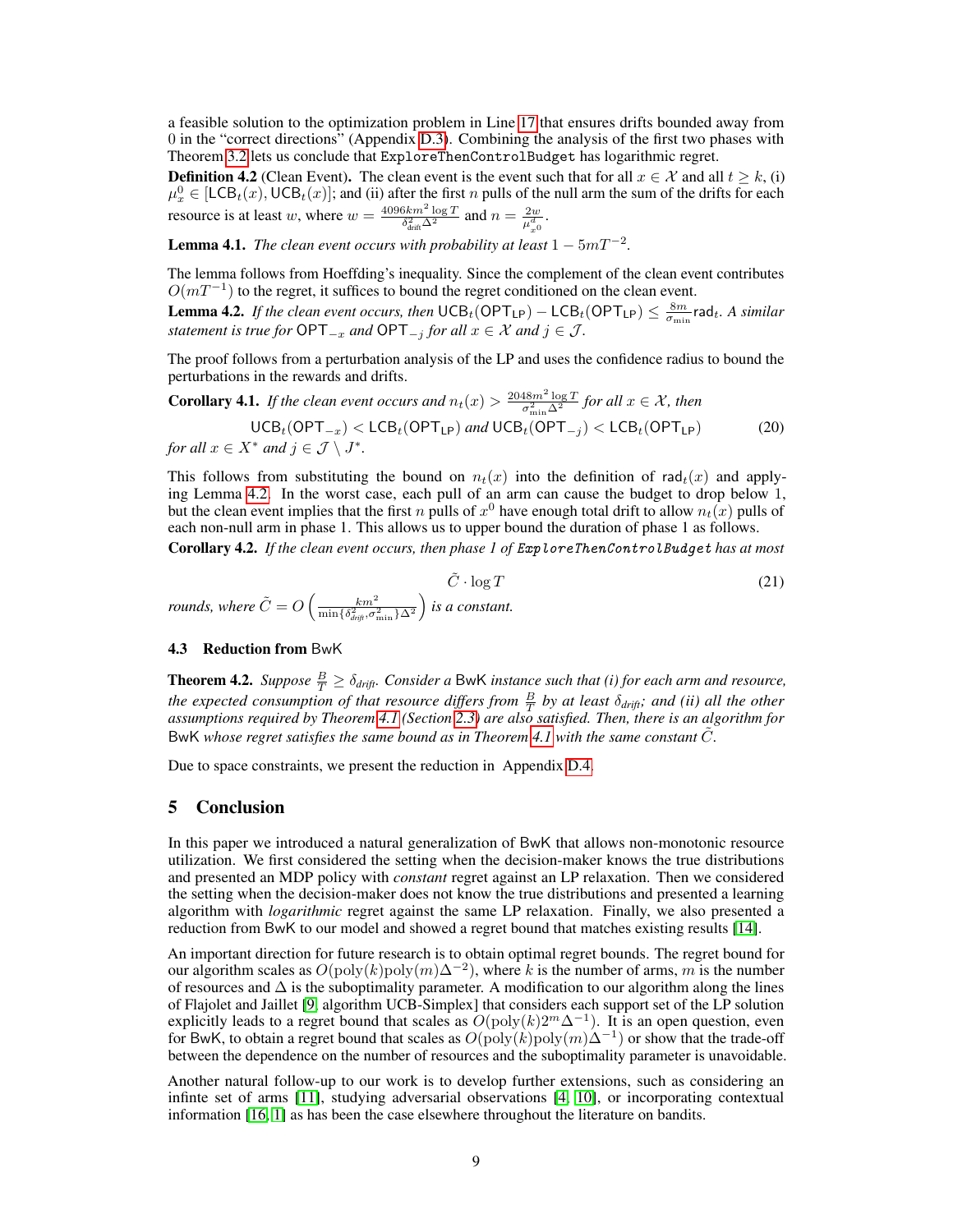# Acknowledgments and Disclosure of Funding

We thank Sloan Nietert and Ayush Sekhari for helpful discussions. This research was partially supported by the NSERC Postgraduate Scholarships-Doctoral Fellowship 545847-2020.

### References

- <span id="page-9-14"></span>[1] Shipra Agrawal and Nikhil Devanur. Linear contextual bandits with knapsacks. *Advances in Neural Information Processing Systems*, 29, 2016.
- <span id="page-9-13"></span>[2] Shipra Agrawal and Nikhil R Devanur. Bandits with concave rewards and convex knapsacks. In *Proceedings of the fifteenth ACM conference on Economics and computation*, pages 989–1006, 2014.
- <span id="page-9-8"></span>[3] Peter Auer, Nicolo Cesa-Bianchi, and Paul Fischer. Finite-time analysis of the multiarmed bandit problem. *Machine learning*, 47(2):235–256, 2002.
- <span id="page-9-9"></span>[4] Peter Auer, Nicolo Cesa-Bianchi, Yoav Freund, and Robert E Schapire. The nonstochastic multiarmed bandit problem. *SIAM journal on computing*, 32(1):48–77, 2002.
- <span id="page-9-5"></span>[5] Ashwinkumar Badanidiyuru, Robert Kleinberg, and Aleksandrs Slivkins. Bandits with knapsacks. In *2013 IEEE 54th Annual Symposium on Foundations of Computer Science*, pages 207–216. IEEE, 2013.
- <span id="page-9-0"></span>[6] Ashwinkumar Badanidiyuru, Robert Kleinberg, and Aleksandrs Slivkins. Bandits with knapsacks. *Journal of the ACM (JACM)*, 65(3):1–55, 2018.
- <span id="page-9-2"></span>[7] Sébastien Bubeck and Nicolò Cesa-Bianchi. Regret analysis of stochastic and nonstochastic multi-armed bandit problems. *Found. Trends Mach. Learn.*, 5(1):1–122, 2012.
- <span id="page-9-16"></span>[8] Eyal Even-Dar, Shie Mannor, and Yishay Mansour. Pac bounds for multi-armed bandit and markov decision processes. In *International Conference on Computational Learning Theory*, pages 255–270. Springer, 2002.
- <span id="page-9-6"></span>[9] Arthur Flajolet and Patrick Jaillet. Logarithmic regret bounds for bandits with knapsacks. *arXiv preprint arXiv:1510.01800v4*, 2015.
- <span id="page-9-12"></span>[10] Nicole Immorlica, Karthik Abinav Sankararaman, Robert Schapire, and Aleksandrs Slivkins. Adversarial bandits with knapsacks. In *2019 IEEE 60th Annual Symposium on Foundations of Computer Science (FOCS)*, pages 202–219. IEEE, 2019.
- <span id="page-9-11"></span>[11] Robert Kleinberg, Aleksandrs Slivkins, and Eli Upfal. Bandits and experts in metric spaces. *Journal of the ACM (JACM)*, 66(4):1–77, 2019.
- <span id="page-9-7"></span>[12] Tze Leung Lai, Herbert Robbins, et al. Asymptotically efficient adaptive allocation rules. *Advances in applied mathematics*, 6(1):4–22, 1985.
- <span id="page-9-4"></span>[13] Tor Lattimore and Csaba Szepesvári. *Bandit algorithms*. Cambridge University Press, 2020.
- <span id="page-9-1"></span>[14] Xiaocheng Li, Chunlin Sun, and Yinyu Ye. The symmetry between arms and knapsacks: A primal-dual approach for bandits with knapsacks. In *International Conference on Machine Learning*, pages 6483–6492. PMLR, 2021.
- <span id="page-9-15"></span>[15] Karthik Abinav Sankararaman and Aleksandrs Slivkins. Bandits with knapsacks beyond the worst case. *Advances in Neural Information Processing Systems*, 34, 2021.
- <span id="page-9-10"></span>[16] Aleksandrs Slivkins. Contextual bandits with similarity information. In *Proceedings of the 24th annual Conference On Learning Theory*, pages 679–702. JMLR Workshop and Conference Proceedings, 2011.
- <span id="page-9-3"></span>[17] Aleksandrs Slivkins. Introduction to multi-armed bandits. *Found. Trends Mach. Learn.*, 12 (1-2):1–286, 2019.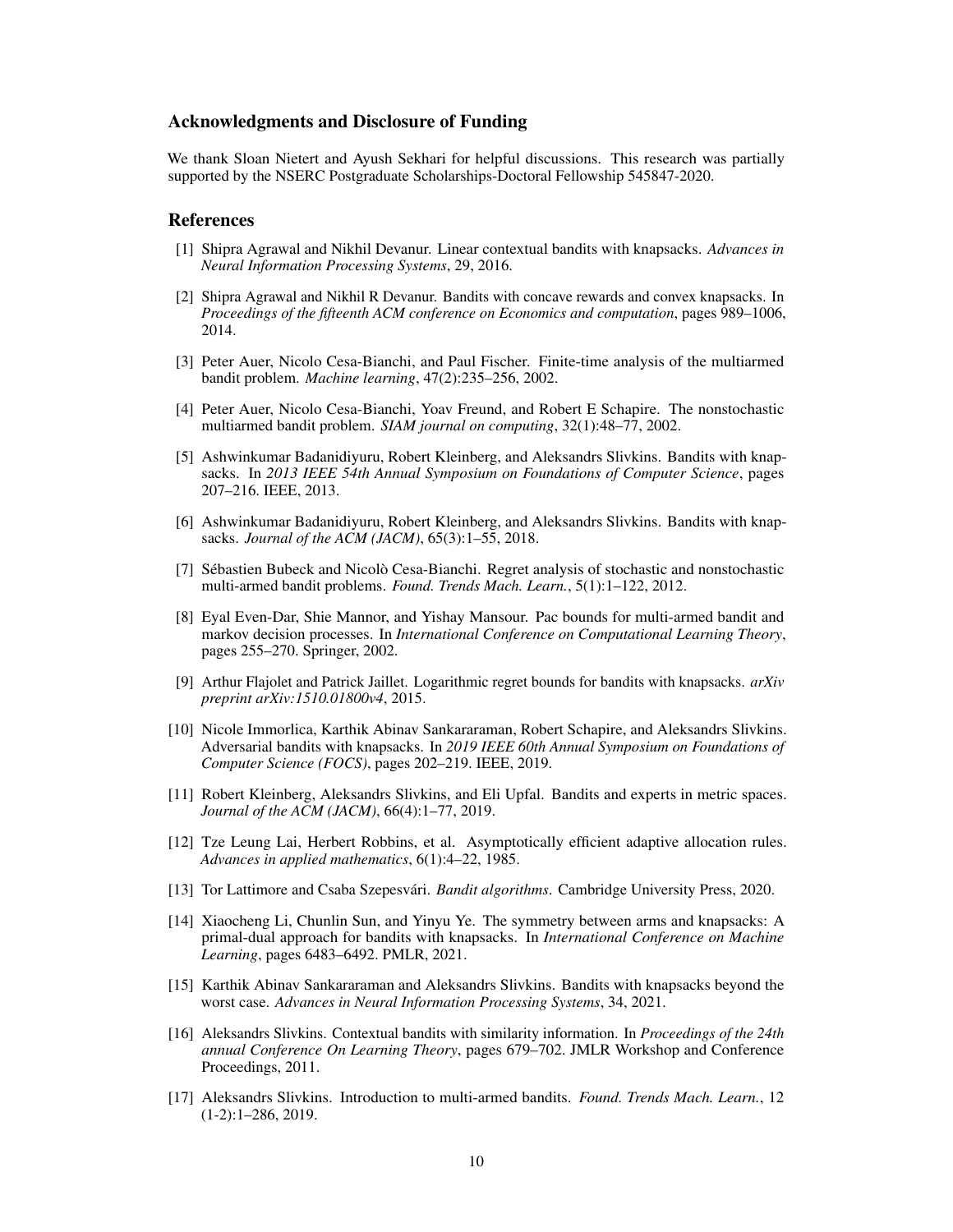- <span id="page-10-0"></span>[18] Long Tran-Thanh, Archie Chapman, Enrique Munoz De Cote, Alex Rogers, and Nicholas R Jennings. Epsilon–first policies for budget–limited multi-armed bandits. In *Twenty-Fourth AAAI Conference on Artificial Intelligence*, 2010.
- <span id="page-10-1"></span>[19] Long Tran-Thanh, Archie Chapman, Alex Rogers, and Nicholas Jennings. Knapsack based optimal policies for budget–limited multi–armed bandits. In *Proceedings of the AAAI Conference on Artificial Intelligence*, volume 26, pages 1134–1140, 2012.

# **Checklist**

- 1. For all authors...
	- (a) Do the main claims made in the abstract and introduction accurately reflect the paper's contributions and scope? [Yes]
	- (b) Did you describe the limitations of your work? [Yes] We discuss potential improvements in Section [5.](#page-8-1)
	- (c) Did you discuss any potential negative societal impacts of your work? [No] Our paper studies a theoretical model and we do not believe there are any negative societal impacts of this paper.
	- (d) Have you read the ethics review guidelines and ensured that your paper conforms to them? [Yes]
- 2. If you are including theoretical results...
	- (a) Did you state the full set of assumptions of all theoretical results? [Yes] We state our assumptions in Section [2.3.](#page-2-2)
	- (b) Did you include complete proofs of all theoretical results? [Yes] We include complete proofs in the appendix. But we include a proof sketch of most lemmas in the main paper following the lemma statement.
- 3. If you ran experiments...
	- (a) Did you include the code, data, and instructions needed to reproduce the main experimental results (either in the supplemental material or as a URL)? [N/A]
	- (b) Did you specify all the training details (e.g., data splits, hyperparameters, how they were chosen)? [N/A]
	- (c) Did you report error bars (e.g., with respect to the random seed after running experiments multiple times)? [N/A]
	- (d) Did you include the total amount of compute and the type of resources used (e.g., type of GPUs, internal cluster, or cloud provider)? [N/A]
- 4. If you are using existing assets (e.g., code, data, models) or curating/releasing new assets...
	- (a) If your work uses existing assets, did you cite the creators? [N/A]
	- (b) Did you mention the license of the assets? [N/A]
	- (c) Did you include any new assets either in the supplemental material or as a URL?  $[N/A]$
	- (d) Did you discuss whether and how consent was obtained from people whose data you're using/curating? [N/A]
	- (e) Did you discuss whether the data you are using/curating contains personally identifiable information or offensive content? [N/A]
- 5. If you used crowdsourcing or conducted research with human subjects...
	- (a) Did you include the full text of instructions given to participants and screenshots, if applicable? [N/A]
	- (b) Did you describe any potential participant risks, with links to Institutional Review Board (IRB) approvals, if applicable? [N/A]
	- (c) Did you include the estimated hourly wage paid to participants and the total amount spent on participant compensation? [N/A]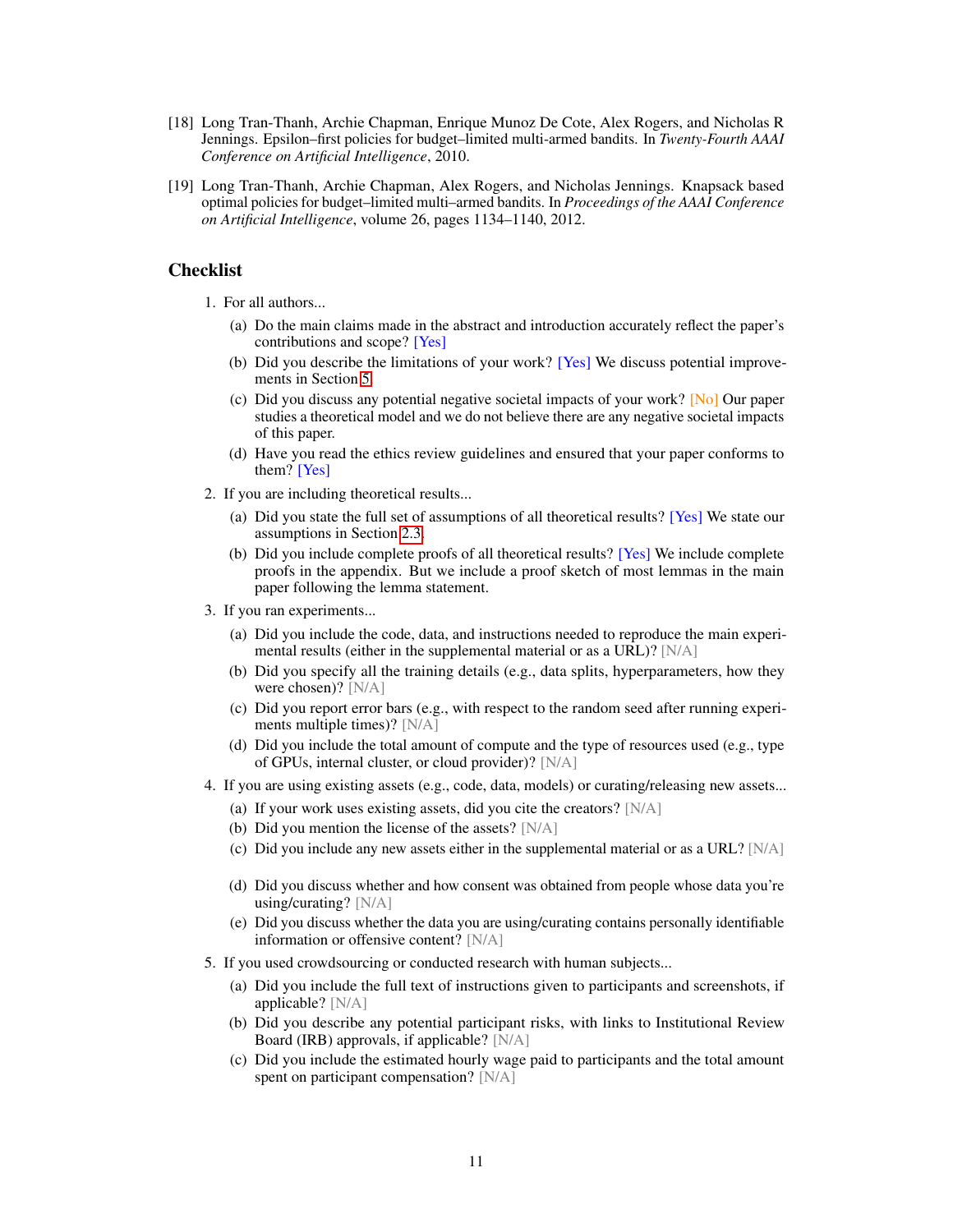# <span id="page-11-0"></span>A Regret Bounds for One Arm, One Resource, and Zero Drift

In this section we will consider the case when  $\mathcal{X} = \{x^0, x\}$ ,  $\mathcal{J} = \{1\}$ , and x has zero drift, i.e.,  $\mu_x^d = 0$ . Since x is the only arm besides the null arm, we assume without loss of generality that its reward is equal to 1 deterministically. The optimal policy is to pull  $x^0$  when  $B_{t-1} < 1$  and x The optimal is equal to 1 deterministically. The optimal policy is  $\Theta(\sqrt{T})$ . √

<span id="page-11-1"></span>Theorem A.1. *The regret of the MDP policy is* O( T)*.*

*Proof.* The optimal solution of the LP relaxation (Eq. [\(1\)](#page-2-1)) is  $p_x = 1$  and  $p_{x0} = 0$ . Since  $x^0$  and x have reward equal to 0 and 1 deterministically,  $OPT_{LP} = 1$ . Therefore, the regret of the MDP policy is equal to the expected number rounds in which the budget is less than 1. That is,

$$
R_T = \mathbb{E}\left[\sum_{t=1}^T \mathbb{1}[B_{t-1} < 1]\right].
$$
\nSince  $\mathbb{E}[d_t] = 0$  when  $B_{t-1} \ge 1$  and  $\mathbb{E}[d_t] = \mu_{x^0}^d$  when  $B_{t-1} < 1$ , we can write\n
$$
R_T = \mathbb{E}\left[\sum_{t=1}^T \mathbb{1}[B_{t-1} < 1]\right]
$$
\n
$$
= \frac{1}{\mu_{x^0}^d} \mu_{x^0}^d \mathbb{E}\left[\sum_{t=1}^T \mathbb{1}[B_{t-1} < 1]\right]
$$
\n
$$
= \frac{1}{\mu_{x^0}^d} \mathbb{E}\left[\sum_{t=1}^T \mu_{x^0}^d \mathbb{1}[B_{t-1} < 1] + 0\mathbb{1}[B_{t-1} \ge 1]\right]
$$
\n
$$
= \frac{1}{\mu_{x^0}^d} \mathbb{E}\left[\sum_{t=1}^T d_t\right]
$$
\n
$$
= \frac{1}{\mu_{x^0}^d} \left(\mathbb{E}[B_T] - B\right).
$$

Since  $B_0 = B$ , the budget is updated as  $B_t = B_{t-1} + d_t$  and  $d_t \in [-1, 1]$ , we have  $\mathbb{E}\left[B_t^2|B_{t-1}\right] = \mathbb{E}\left[B_{t-1}^2 + 2B_{t-1}d_t + d_t^2|B_{t-1}\right]$  $=\mathbb{E}\left[B_{t-1}^2|B_{t-1}\right]+\mathbb{E}\left[2B_{t-1}d_t|B_{t-1}\right]+\mathbb{E}\left[d_t^2|B_{t-1}\right]$  $\leq B_{t-1}^2 + \mathbb{E} [2B_{t-1}d_t|B_{t-1}] + 1^2$  $= B_{t-1}^2 + 2B_{t-1} \mu_{x^0}^d \mathbb{1}[B_{t-1} < 1] + 1$  $\leq B_{t-1}^2 + 2\mu_{x^0}^d + 1$  $\Rightarrow \mathbb{E}[B_T^2] = O(T).$ Using Jensen's inequality, we have

$$
\mathbb{E}[B_T] \le \sqrt{\mathbb{E}[B_T^2]} = O(\sqrt{T}).
$$

This completes the proof.

**Theorem A.2.** If  $\mathbb{E}\left[d_t^2|B_{t-1}\right] \geq \sigma^2 > 0$ , then the regret of the MDP policy is  $\Omega(\sqrt{T})$ .

*Proof.* Using the proof of Theorem [A.1,](#page-11-1) it suffices to provide a lower bound on  $\mathbb{E}[B_T]$ . Since the budget is updated as  $B_t = B_{t-1} + d_t$ ,  $\mathbb{E}[d_t|B_{t-1}] \geq 0$ , and  $\mathbb{E}[d_t^2|B_{t-1}] \geq \sigma^2$ , we have

$$
\mathbb{E}\left[B_t^2|B_{t-1}\right] = \mathbb{E}\left[B_{t-1}^2 + 2B_{t-1}d_t + d_t^2|B_{t-1}\right]
$$
  
\n
$$
= \mathbb{E}\left[B_{t-1}^2|B_{t-1}\right] + \mathbb{E}\left[2B_{t-1}d_t|B_{t-1}\right] + \mathbb{E}\left[d_t^2|B_{t-1}\right]
$$
  
\n
$$
\geq B_{t-1}^2 + \mathbb{E}\left[2B_{t-1}d_t|B_{t-1}\right] + \sigma^2
$$
  
\n
$$
= B_{t-1}^2 + 2B_{t-1}\mathbb{E}\left[d_t|B_{t-1}\right] + \sigma^2
$$
  
\n
$$
\geq B_{t-1}^2 + \sigma^2
$$
  
\n
$$
\Rightarrow \mathbb{E}\left[B_T^2\right] \geq \Omega(T).
$$

 $\Box$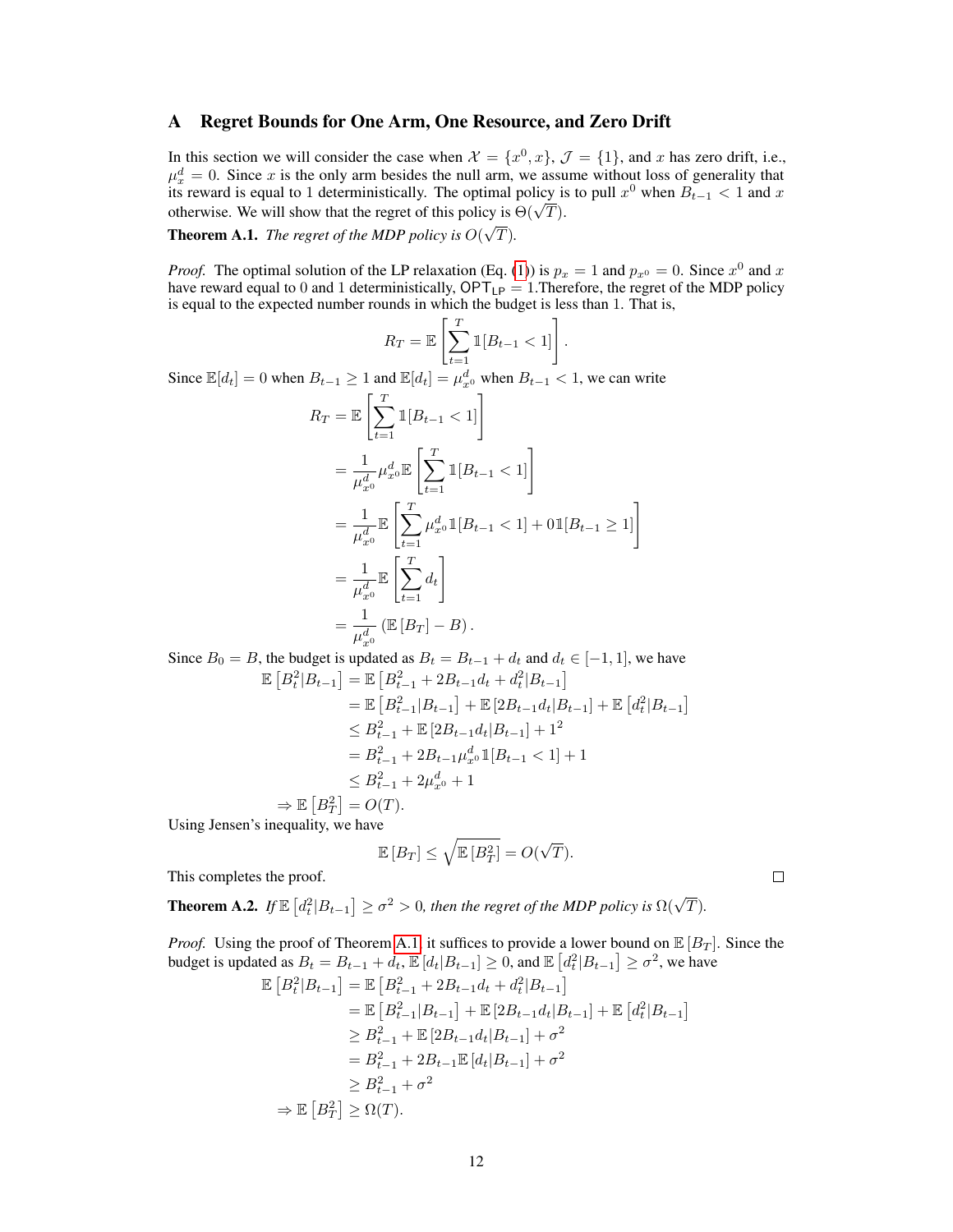The Cauchy-Schwarz inequality yields that

$$
\mathbb{E}\left[\left(B_T^{1/2}\right)^2\right]^{1/2}\mathbb{E}\left[\left(B_T^{3/2}\right)^2\right]^{1/2}\geq \mathbb{E}\left[B_T^2\right]\geq \Omega(T).
$$

Squaring both sides yields that

$$
\mathbb{E}[B_T] \mathbb{E}[B_T^3] \ge \mathbb{E}[B_T^2]^2 \ge \Omega(T^2).
$$

It suffices to show that  $\mathbb{E}\left[B_T^3\right] = O(T^{3/2})$  because this will imply that  $\mathbb{E}\left[B_T\right] = \Omega(T^{1/2})$ . Since  $d_t \in [-1, 1]$ , we have

$$
\mathbb{E}\left[B_t^3|B_{t-1}\right]
$$
\n
$$
= \mathbb{E}\left[B_{t-1}^3 + 3B_{t-1}^2d_t + 3B_{t-1}d_t^2 + d_t^3|B_{t-1}\right]
$$
\n
$$
= B_{t-1}^3 + 3B_{t-1}^2 \mathbb{E}\left[d_t|B_{t-1}\right] + 3B_{t-1} \mathbb{E}\left[d_t^2|B_{t-1}\right] + \mathbb{E}\left[d_t^3|B_{t-1}\right]
$$
\n
$$
= B_{t-1}^3 + 3B_{t-1}^2 \mu_x^d \mathbb{1}[B_{t-1} < 1] + 3B_{t-1} \mathbb{E}\left[d_t^2|B_{t-1}\right] + \mathbb{E}\left[d_t^3|B_{t-1}\right]
$$
\n
$$
\leq B_{t-1}^3 + 3\mu_x^d \mathbb{1}[B_{t-1} + 1].
$$

Taking expectation on both sides yields

$$
\mathbb{E}\left[B_t^3\right] \le \mathbb{E}\left[B_{t-1}^3\right] + 3\mathbb{E}\left[B_{t-1}\right] + O(1) \le \mathbb{E}\left[B_{t-1}^3\right] + O(\sqrt{t}),
$$

where the last inequality follows from the proof of Theorem [A.1](#page-11-1) where we show that  $\mathbb{E}[B_t] \le O(\sqrt{\epsilon})$  $t).$ Summing both sides over all rounds yields that

$$
\mathbb{E}\left[B_T^3\right] = O(T^{3/2})
$$

and this completes the proof.

<span id="page-12-0"></span>B Proofs for Section [3.1](#page-3-0)

### B.1 Proof of Lemma [3.2](#page-4-4)

When the LP solution is supported on a positive drift arm  $x^p$ ,  $\mathsf{OPT}_{\mathsf{LP}} = 1$  because the LP plays it with probability 1. Therefore, the regret is equal to the expected number of times ControlBudget (Algorithm [1\)](#page-3-1) pulls the null arm. This, in turn, is equal to the expected number of rounds in which the budget is less than 1.

Define

$$
b_0 = 8\delta_{\text{drift}}^{-2} \ln \left( \frac{2}{1 - \exp\left( -\frac{\delta_{\text{drift}}^2}{8} \right)} \right). \tag{22}
$$

Then, we have that for all  $b \ge b_0$ ,

$$
\sum_{k=b}^{\infty} \mathbf{Pr}\left[B_{s+k} \in [0,1) | B_s = b\right] \le \sum_{k=b}^{\infty} \exp\left(-\frac{\delta_{\text{drift}}^2 k}{8}\right)
$$
\n(23)

$$
= \exp\left(-\frac{\delta_{\text{drift}}^2 b}{8}\right) \left(1 - \exp\left(-\frac{\delta_{\text{drift}}^2}{8}\right)\right)^{-1}.
$$
 (24)

<span id="page-12-1"></span>where the first inequality follows from Azuma-Hoeffding's inequality. By our choice of  $b_0$ , we have that

$$
\sum_{k=b}^{\infty} \mathbf{Pr}\left[B_{s+k} \in [0,1) | B_s = b\right] \le \frac{1}{2}.
$$
\n(25)

In words, the probability that the budget ever drops below 1 once it exceeds  $b_0$  is at most  $\frac{1}{2}$ . Now, consider the following recursive definition for two disjoint sequence of indices  $s_i$  and  $s'_i$ . Let  $s_0 = \min\{t \geq 1 : B_{t-1} \in [0,1)\}\$ , and define

$$
s_i' = \min\{t > s_i : B_{t-1} \ge b_0 \text{ or } t - 1 = T\}
$$
 (26)

$$
s_{i+1} = \min\{t > s'_i : B_{t-1} \in [0, 1)\}.
$$
\n(27)

 $\Box$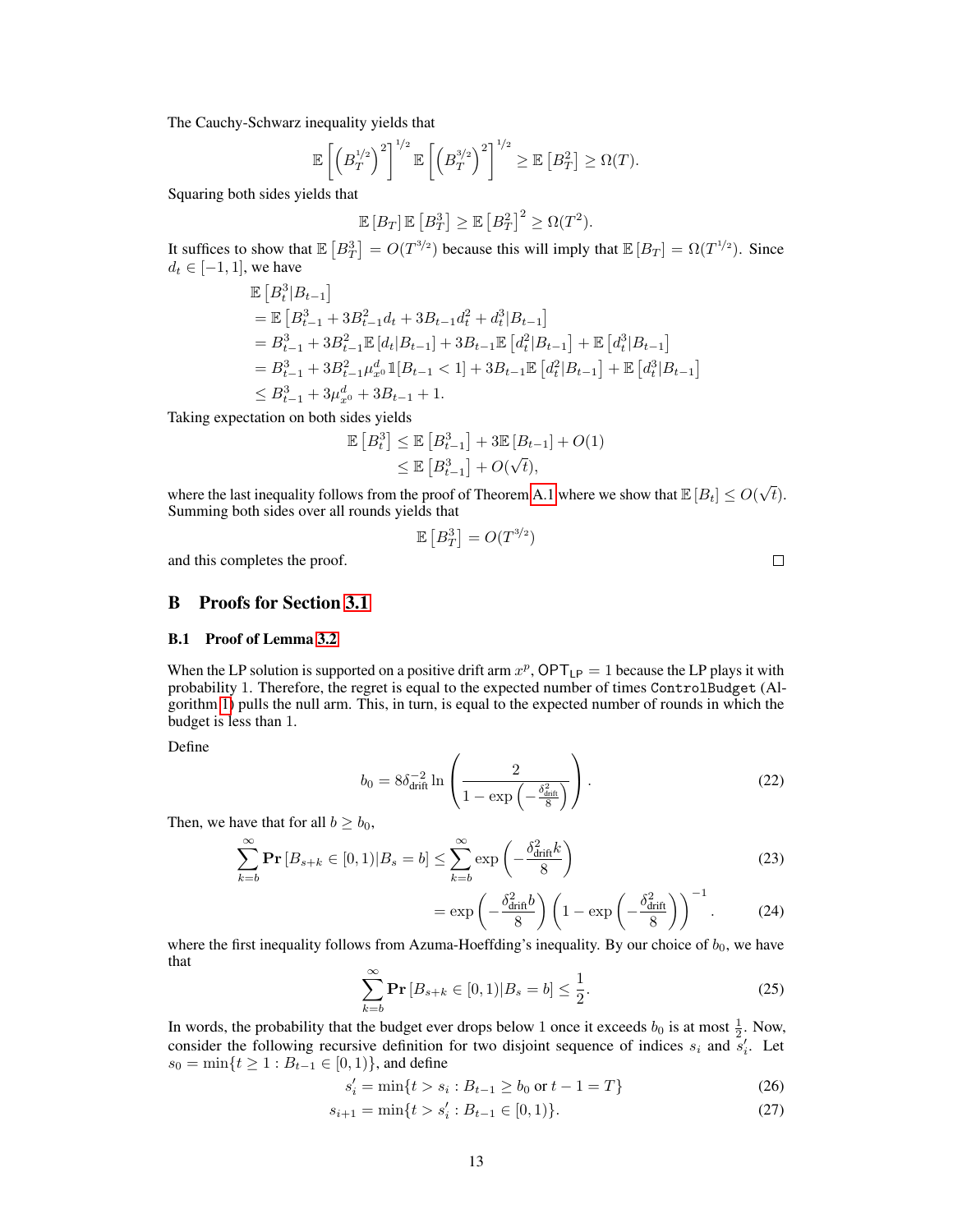In words,  $s_i'$  denotes the first round after  $s_i$  in which the budget is at least  $b_0$  and  $s_{i+1}$  denotes the first round after  $s_i$  in which the budget is less than 1. Note that Eq. [\(25\)](#page-12-1) implies that

$$
\Pr\left[s_i \text{ is defined } |s'_{i-1} \text{ is defined}\right] \le \frac{1}{2}.\tag{28}
$$

Therefore,

$$
\mathbf{Pr}\left[s_i \text{ is defined}\right] \le \prod_{j=1}^i \mathbf{Pr}\left[s_j \text{ is defined } |s'_{j-1} \text{ is defined}\right] \le \frac{1}{2^i}.\tag{29}
$$

Now, we can upper bound the expected number of rounds in which the budget is below 1 as

$$
\mathbb{E}\left[\sum_{t=1}^{T} \mathbb{1}[B_{t-1} < 1]\right] = \sum_{i=0}^{T-1} \mathbf{Pr}\left[s_i \text{ is defined}\right] \mathbb{E}\left[\sum_{t=s_i}^{s_i'} \mathbb{1}[B_{t-1} < 1]\right] \tag{30}
$$

$$
\leq \sum_{t=0}^{T-1} 2^{-i} \mathbb{E} \left[ \sum_{t=s_i}^{s_i'} \mathbb{1}[B_{t-1} < 1] \right] \tag{31}
$$

$$
\leq \sum_{t=0}^{T-1} 2^{-i} \mathbb{E}\left[s_i' - s_i\right] \tag{32}
$$

<span id="page-13-0"></span>
$$
\leq \sum_{t=0}^{T-1} 2^{-i} \frac{1}{\delta_{\text{drift}}} \mathbb{E}\left[B_{s_i'} - B_{s_i}\right] \tag{33}
$$

$$
\leq \sum_{t=0}^{T-1} 2^{-i} \frac{1}{\delta_{\text{drift}}} (b_0 + 1) \tag{34}
$$

$$
\leq 2\frac{b_0+1}{\delta_{\text{drift}}},\tag{35}
$$

where Eq. [\(33\)](#page-13-0) follows because both the null arm and the positive drift arm have drift at least  $\delta_{\text{drift}}$ . Therefore, we have that

$$
\mathbb{E}\left[\sum_{t=1}^{T} \mathbb{1}[B_{t-1} < 1]\right] \leq \tilde{C},\tag{36}
$$

<span id="page-13-3"></span>where

$$
\tilde{C} = O\left(\delta_{\text{drift}}^{-3} \ln \left( \frac{2}{1 - \exp\left( -\frac{\delta_{\text{drift}}^2}{8} \right)} \right) \right). \tag{37}
$$

### B.2 Proof of Lemma [3.3](#page-4-0)

Let  $p^*$  denote the optimal solution to the LP relaxation and note that  $Tp^*_{x}$  denotes the expected number of times the LP plays arm  $x$ . Since the LP solution is supported on two arms, both the budget and sum-to-one constraints are tight. Therefore, we have

<span id="page-13-2"></span>
$$
D(Tp^*) = b_{\mathsf{LP}},\tag{38}
$$

where

$$
D = \begin{bmatrix} \mu_{x^0}^d & \mu_{x^n}^d \\ 1 & 1 \end{bmatrix}, \ p^* = \begin{bmatrix} p_{x^0}^* \\ p_{x^n}^* \end{bmatrix}, \ b_{\mathsf{LP}} = \begin{bmatrix} -B \\ T \end{bmatrix}.
$$
 (39)

Let  $N_x$  denote the number of times ControlBudget (Algorithm [1\)](#page-3-1) plays arm x. Since it plays the null arm  $x^0$  and the negative drift arm  $x^n$ , the sum-to-one constraint is tight. However, the budget constraint may not be tight because there may be leftover budget. Therefore, we have

<span id="page-13-1"></span>
$$
DN = b_{\text{LP}} - b,\tag{40}
$$

where

$$
N = \begin{bmatrix} \mathbb{E}[N_{x^0}] \\ \mathbb{E}[N_{x^n}] \end{bmatrix}, \ b = \begin{bmatrix} -E[B_T] \\ 0 \end{bmatrix}.
$$
 (41)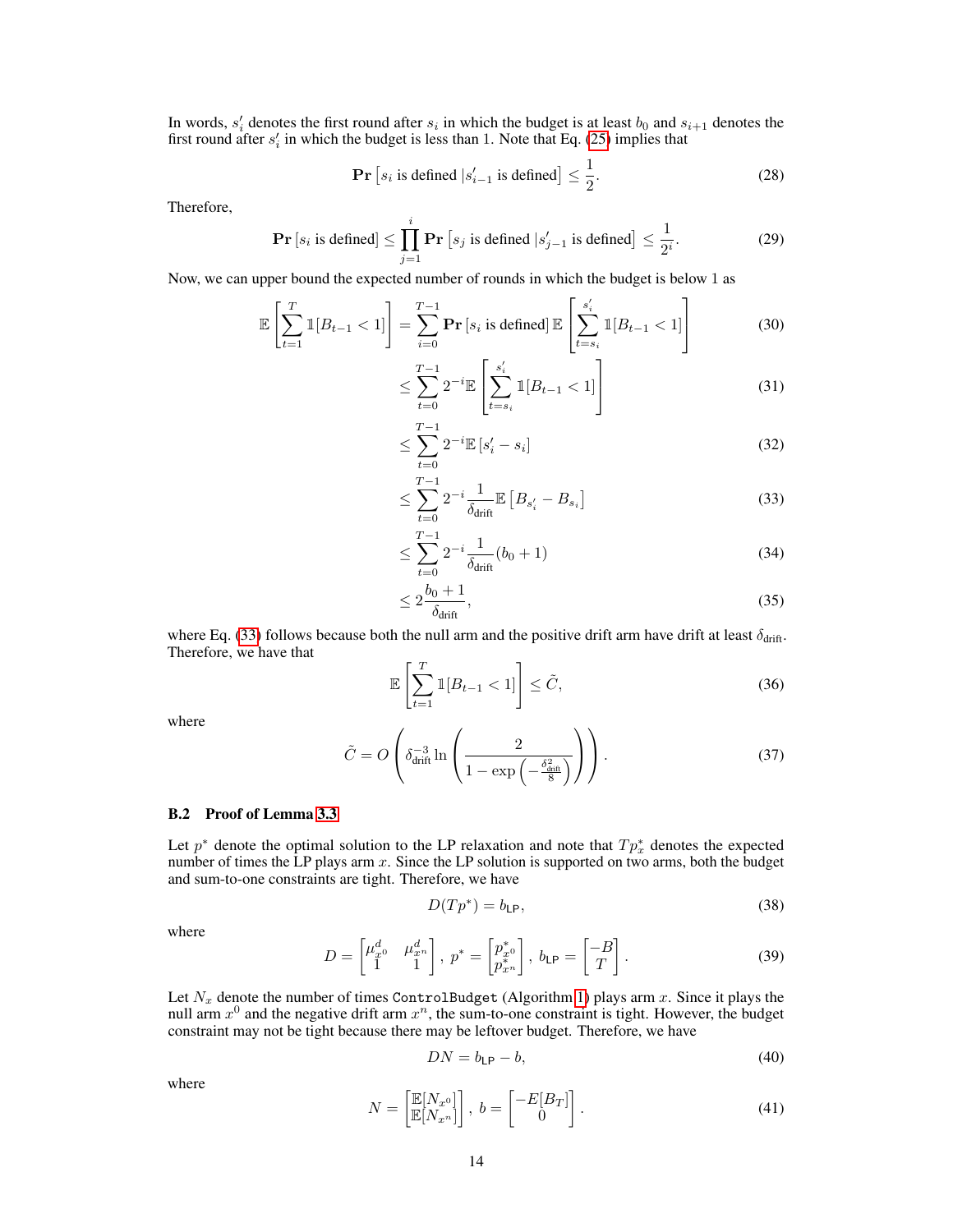Define

$$
\xi = \begin{bmatrix} \xi_{x^0} \\ \xi_{x^n} \end{bmatrix} = \begin{bmatrix} Tp_{x^0}^* - \mathbb{E}[N_{x^0}] \\ Tp_{x^n}^* - \mathbb{E}[N_{x^n}] \end{bmatrix}.
$$
\n(42)

Subtracting Eq. [\(40\)](#page-13-1) from Eq. [\(38\)](#page-13-2) we have  $\xi = D^{-1}b$ , where the LP constraint matrix D is invertible by our assumption that the drifts are nonzero. Finally, letting  $\mu^r$  denote the vector of expected rewards, the regret can be expressed as

$$
R_T(\text{ControlBudge}) = \xi^T \mu^r \tag{43}
$$

$$
\leq |\xi^T \mu^r| \tag{44}
$$

$$
\leq \|\xi\|_1 \|\mu^r\|_\infty \tag{45}
$$

$$
\leq \|D^{-1}\|_1 \|b\|_1 \tag{46}
$$

$$
\leq C_{\delta_{\text{drift}}} \mathbb{E}[B_T],\tag{47}
$$

where  $C_{\delta_{\text{drift}}} = O(\delta_{\text{drift}}^{-1})$  is a constant. This completes the proof.

#### B.3 Proof of Lemma [3.4](#page-4-1)

Let  $p^*$  denote the optimal solution to the LP relaxation and note that  $Tp^*_{x}$  denotes the expected number of times the LP plays arm  $x$ . Since the LP solution is supported on two arms, both the budget and sum-to-one constraints are tight. Therefore, we have

<span id="page-14-1"></span>
$$
D(Tp^*) = b_{\text{LP}},\tag{48}
$$

where

$$
D = \begin{bmatrix} \mu_{x^p}^d & \mu_{x^n}^d \\ 1 & 1 \end{bmatrix}, \ p^* = \begin{bmatrix} p_{x^p}^* \\ p_{x^n}^* \end{bmatrix}, \ b_{\mathsf{LP}} = \begin{bmatrix} -B \\ T \end{bmatrix} . \tag{49}
$$

Let  $N_x$  denote the number of times ControlBudget (Algorithm [1\)](#page-3-1) plays arm x. Since it plays the null arm  $x^0$  when the budget is less than 1 and may have leftover budget, neither the budget nor the sum-to-one constraint are tight. Therefore, we have

<span id="page-14-0"></span>
$$
DN = b_{\text{LP}} - b,\tag{50}
$$

where

$$
N = \begin{bmatrix} \mathbb{E}[N_{x^p}] \\ \mathbb{E}[N_{x^n}] \end{bmatrix}, \ b = \begin{bmatrix} -E[B_T] \\ \mathbb{E}[N_{x^0}] \end{bmatrix} . \tag{51}
$$

Define

$$
\xi = \begin{bmatrix} \xi_{x^p} \\ \xi_{x^n} \end{bmatrix} = \begin{bmatrix} T p_{x^p}^* - \mathbb{E}[N_{x^p}] \\ T p_{x^n}^* - \mathbb{E}[N_{x^n}] \end{bmatrix} . \tag{52}
$$

Subtracting Eq. [\(50\)](#page-14-0) from Eq. [\(48\)](#page-14-1) we have  $\xi = D^{-1}b$ , where the LP constraint matrix D is invertible by our assumption that the drifts are nonzero. Finally, letting  $\mu^r$  denote the vector of expected rewards, the regret can be expressed as

$$
R_T(\text{ControlBudge}) = \xi^T \mu^r \tag{53}
$$

$$
\leq |\xi^T \mu^r| \tag{54}
$$

$$
\leq \|\xi\|_1 \|\mu^r\|_\infty \tag{55}
$$

$$
\leq \|D^{-1}\|_1 \|b\|_1 \tag{56}
$$

$$
\leq C_{\delta_{\text{drift}}} \left( \mathbb{E}[B_T] + \mathbb{E}[N_{x^0}]\right),\tag{57}
$$

where  $C_{\delta_{\text{drift}}} = O(\delta_{\text{drift}}^{-1})$  is a constant. This completes the proof.

### <span id="page-14-2"></span>B.4 Proof of Lemma [3.5](#page-4-2)

Divide the T rounds into two phases:  $P_1 = \{1, \ldots, T - \exp(3/c)\}\$  and  $P_2 = \{1, \ldots, T\}\setminus P_1$ . Note that  $P_2$  consists of  $\exp(3/c) = O(\exp(\delta_{\text{drift}})) = O(1)$  rounds, where the last equality follows because drifts are bounded by 1. Therefore, the expected number of null arm pulls in this phase is  $O(1)$  and it suffices to bound the expected number of null arm pulls in  $P_1$ .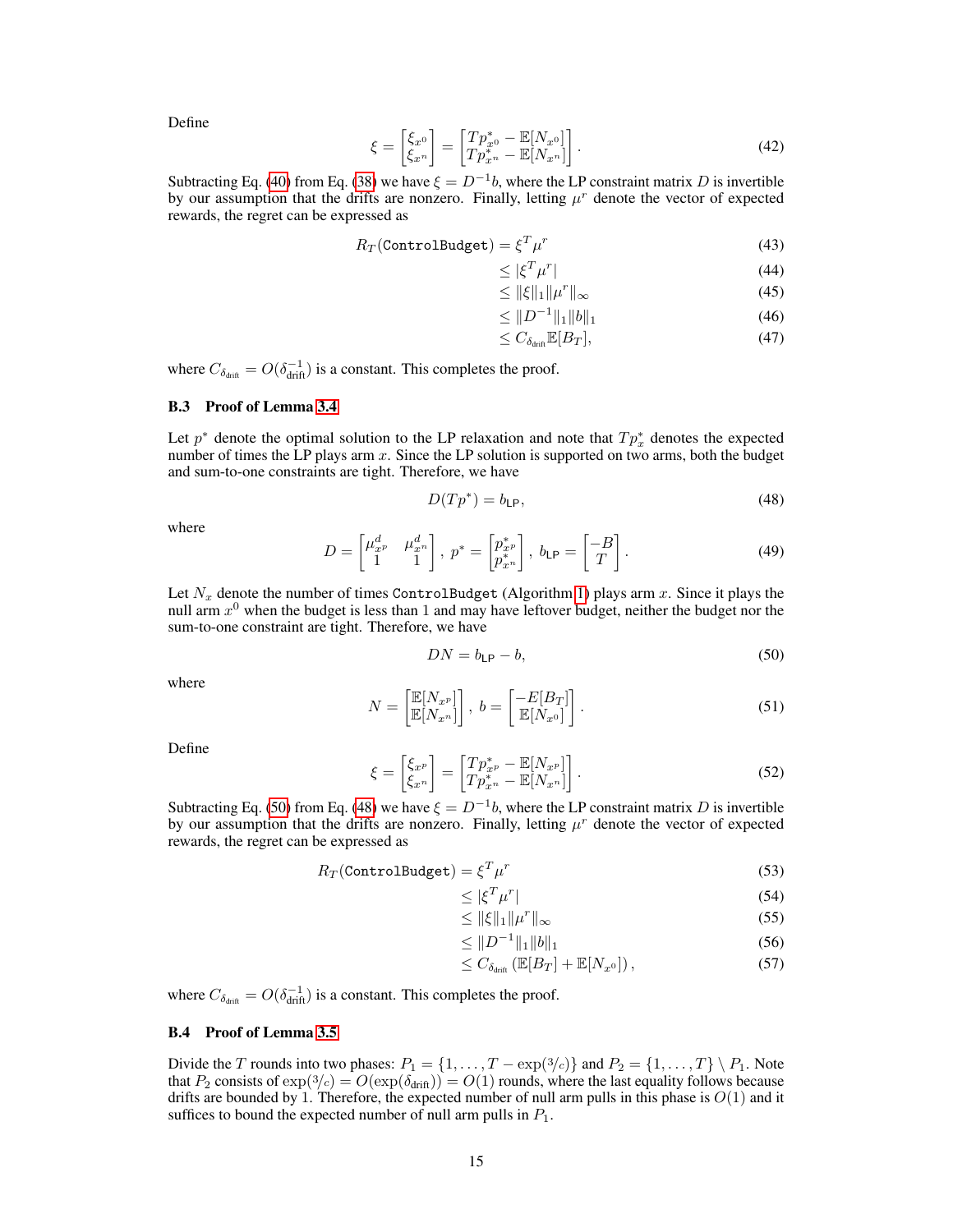Consider the following recursive definition for three disjoint sequences of indices  $t_i, t'_i$  and  $t''_i$ . Let  $t_0 = 0$ , and define

$$
t'_{i} = \min\{t > t_{i} : B_{t-1} \ge \tau_{t} \text{ or } t-1=T\},\tag{58}
$$

$$
t_i'' = \min\{t > t_i' : B_{t-1} < \tau_t\},\tag{59}
$$

$$
t_{i+1} = \min\{t > t_i'' : B_t < 1\}.\tag{60}
$$

We can bound the expected number of rounds in which the budget is less than 1 as

$$
\mathbb{E}\left[\sum_{t=1}^{T} \mathbb{1}[B_{t-1} < 1]\right] \tag{61}
$$

$$
= \sum_{i=0}^{T-1} \mathbf{Pr}\left[t_i \text{ exists } \right] \mathbb{E}\left[\sum_{t=t_i}^{t_i'} \mathbb{1}[B_{t-1} < 1]\right] \tag{62}
$$

$$
\leq \mathbb{E}\left[\sum_{t=t_0}^{t'_0-1} \mathbb{1}[B_{t-1} < 1]\right] + \sum_{i=0}^{T-1} \mathbf{Pr}\left[t_{i+1} \text{ exists } | t'_i, t''_i \text{ exist}\right] \mathbb{E}\left[\sum_{t=t_i}^{t'_i-1} \mathbb{1}[B_{t-1} < 1]\right].\tag{63}
$$

In rounds  $\{t_i, \ldots, t'_i-1\}$ , the algorithm pulls the null and positive drift arms. The proof of Lemma [3.2](#page-4-4) shows that the expected number of null arm pulls in these rounds is at most  $\tilde{C}$ , where  $\tilde{C}$  is defined in Eq. [\(37\)](#page-13-3). Therefore, we can bound the term (a) in the above inequality by  $\tilde{C}$  and we have that

$$
\mathbb{E}\left[\sum_{t=1}^{T} \mathbb{1}[B_{t-1} < 1]\right] \leq \tilde{C}\left(1 + \sum_{i=0}^{T-1} \mathbf{Pr}\left[t_{i+1} \text{ exists } | t'_{i}, t''_{i} \text{ exist}\right]\right). \tag{64}
$$

If  $t'_i$  exists, then  $B_{t'_i-1} \geq \tau_{t'_i}$ . If  $t''_i$  exists, then  $\tau_{t''_i}-1 \leq B_{t''_i-1} < \tau_{t''_i}$  because (i)  $t''_i$  is the first round after  $t_i$  in which the budget is below the threshold; and (ii) the drifts are bounded by 1, so it cannot be lower than  $\tau_{t_i''} - 1$ . The algorithm pulls the negative drift arm  $x^n$  in the rounds  $\{t_i', \ldots, t_i'' - 1\}$ and the positive drift arm  $x^p$  in the rounds  $\{t''_i, \ldots, t_{i+1} - 1\}$ . Since the drifts are bounded by 1, it takes at least  $\tau_{t_i''} - 2$  rounds for the budget to drop below 1 after repeated pulls of  $x^p$ . Using this and the observation that the budget dropping below 1 is contained in the event that the total drift in those rounds is nonpositive, we can bound (a) as

$$
\Pr[t_{i+1} \text{ exists } | t_i'', t_i' \text{ exist}] \le \sum_{q=t_i'' + \tau_{t_i''} - 2}^T \Pr\left[\sum_{t=t_i'' + 1}^q d_t \le 0\right] \tag{65}
$$

<span id="page-15-0"></span>
$$
\leq \sum_{q=t_{i}''+\tau_{t_{i}''}-2}^{T} \exp\left(-\frac{1}{2}\delta_{\text{drift}}^2(\tau_{t_{i}''}-2)\right) \tag{66}
$$

$$
\leq \sum_{q=t_i^{\prime\prime}+\tau_{t_i^{\prime\prime}}-2}^T \exp\left(-\frac{1}{2}\delta_{\text{drift}}^2 \tau_{t_i^{\prime\prime}}\right) \tag{67}
$$

$$
= \sum_{q=t_i'' + \tau_{t_i''}-2}^{T} \exp\left(-\frac{1}{2}\delta_{\text{drift}}^2 c \log(T - t_i'')\right)
$$
(68)

$$
\leq \sum_{q=t_i'' + \tau_{t_i''} - 2}^{T} (T - t_i'')^{-3},\tag{69}
$$

where the second inequality follows from the Azuma-Hoeffding inequality applied to the sequence of drifts sampled from  $x^p$  and the last inequality follows because  $c \ge \frac{6}{\delta_{\text{diff}}^2}$ . The summation is over at most T –  $t_i''$  terms because there are at most T –  $t_i''$  rounds left after round  $t_i''$ . Therefore, we have that

$$
\Pr[t_{i+1} \text{ exists } |t_i'', t_i' \text{ exist}] \le (T - t_i'')^{-2}.
$$
 (70)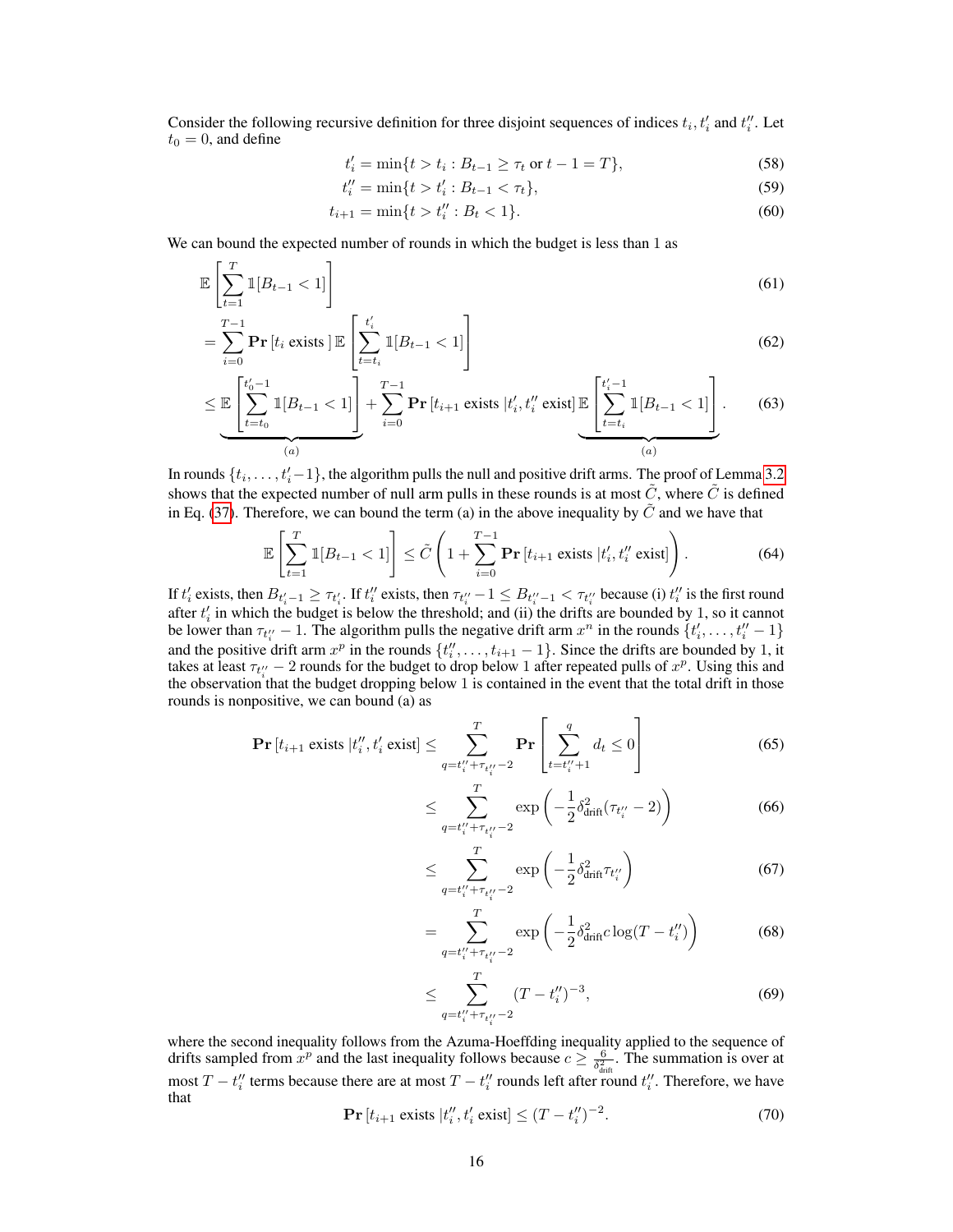Substituting this in Eq. [\(64\)](#page-15-0), we have that

$$
\mathbb{E}\left[\sum_{t=1}^{T} \mathbb{1}[B_{t-1} < 1]\right] \leq \tilde{C}\left(1 + \sum_{i=0}^{T-1} \mathbf{Pr}\left[t_{i+1} \text{ exists } | t'_i, t''_i \text{ exist}\right]\right) \tag{71}
$$

$$
\leq \tilde{C} \left( 1 + \sum_{i=0}^{T-1} (T - t_i'')^{-2} \right) \tag{72}
$$

$$
\leq \tilde{C} \left( 1 + \sum_{i=0}^{\infty} (T - t_i'')^{-2} \right) \tag{73}
$$

$$
\leq \tilde{C}\left(1+\frac{\pi^2}{6}\right). \tag{74}
$$

This completes the proof.

#### B.5 Proof of Lemma [3.6](#page-4-3)

Let  $E_q$  denote the event that the negative drift arm  $x^n$  is pulled consecutively in exactly the last q rounds, i.e.,  $x_t = x^n$  for all  $t \geq T - q + 1$  and  $x_t \in \{x^0, x^p\}$  for  $t = T - q$  (if  $q \neq T$ ). Note that the events  $(E_q: q = 0, \ldots, T)$  are disjoint. Let  $S_q$  denote the event that the total drift in the last q pulls of  $x^n$  is greater than  $\frac{1}{2}\mu_{x^n}^d q$ , i.e.,  $\sum_{t\geq T-q+1} d_t > \frac{1}{2}\mu_{x^n}^d q$ . We can upper bound the expected leftover budget by conditioning on these events as follows.

$$
\mathbb{E}[B_T] = \sum_{q=0}^{T} \mathbf{Pr}[E_q] \, \mathbb{E}[B_T | E_q] \tag{75}
$$

$$
\leq \sum_{q=0}^{T} \mathbb{E}[B_T | E_q] \tag{76}
$$

$$
= \sum_{q=0}^{T} \underbrace{\mathbb{E}[B_T | E_q, S_q]}_{(a)} \underbrace{\mathbf{Pr}[S_q | E_q]}_{(b)} + \underbrace{\mathbb{E}[B_T | E_q, S_q^c]}_{(c)} \underbrace{\mathbf{Pr}[S_q^c | E_q]}_{(d)}.
$$
(77)

If  $q = 0$ , then the expected leftover budget is trivially at most a constant. We can bound the four terms for  $q \geq 1$  as follows:

(a) We have

$$
\mathbb{E}[B_T|E_q, S_q] \le c \log q + q \tag{78}
$$

because (i) ControlBudget (Algorithm [1\)](#page-3-1) pulls  $x^0$  or  $x^p$  in round  $T - q$  if  $B_{T - q - 1}$  <  $\tau_{T-q} = c \log q$ ; and (ii) conditioned on the event  $S_q$ , the total drift in the last q rounds can be at most  $q$  as the drifts are bounded by 1.

(b) We have

$$
\mathbf{Pr}[S_q | E_q] \le \exp\left(-\frac{1}{16}(\mu_{x^n}^d)^2 q\right) \tag{79}
$$

because (i) the sequence of drifts observed from q pulls of the negative drift arm  $x^n$  is a supermartingale difference sequence; and (ii) by the Azuma-Hoeffding inequality, the probability the sum  $S_q$  is greater than half its expected value is at most  $\exp\left(-\frac{1}{16}(\mu_{x_n}^d)^2q\right)$ .

(c) We have

$$
\mathbb{E}[B_T|E_q, S_q^c] \le \left(c\log q + \frac{1}{2}\mu_{x^n}^d q\right) \tag{80}
$$

because (i) ControlBudget (Algorithm [1\)](#page-3-1) pulls  $x^0$  or  $x^p$  in round  $T - q$  if  $B_{T - q - 1} <$  $\tau_{T-q} = c \log q$ ; and (ii) conditioned on the event  $S_q^c$ , the total drift in the last q rounds can be at most  $\frac{1}{2}\mu_{x^n}^d q$ .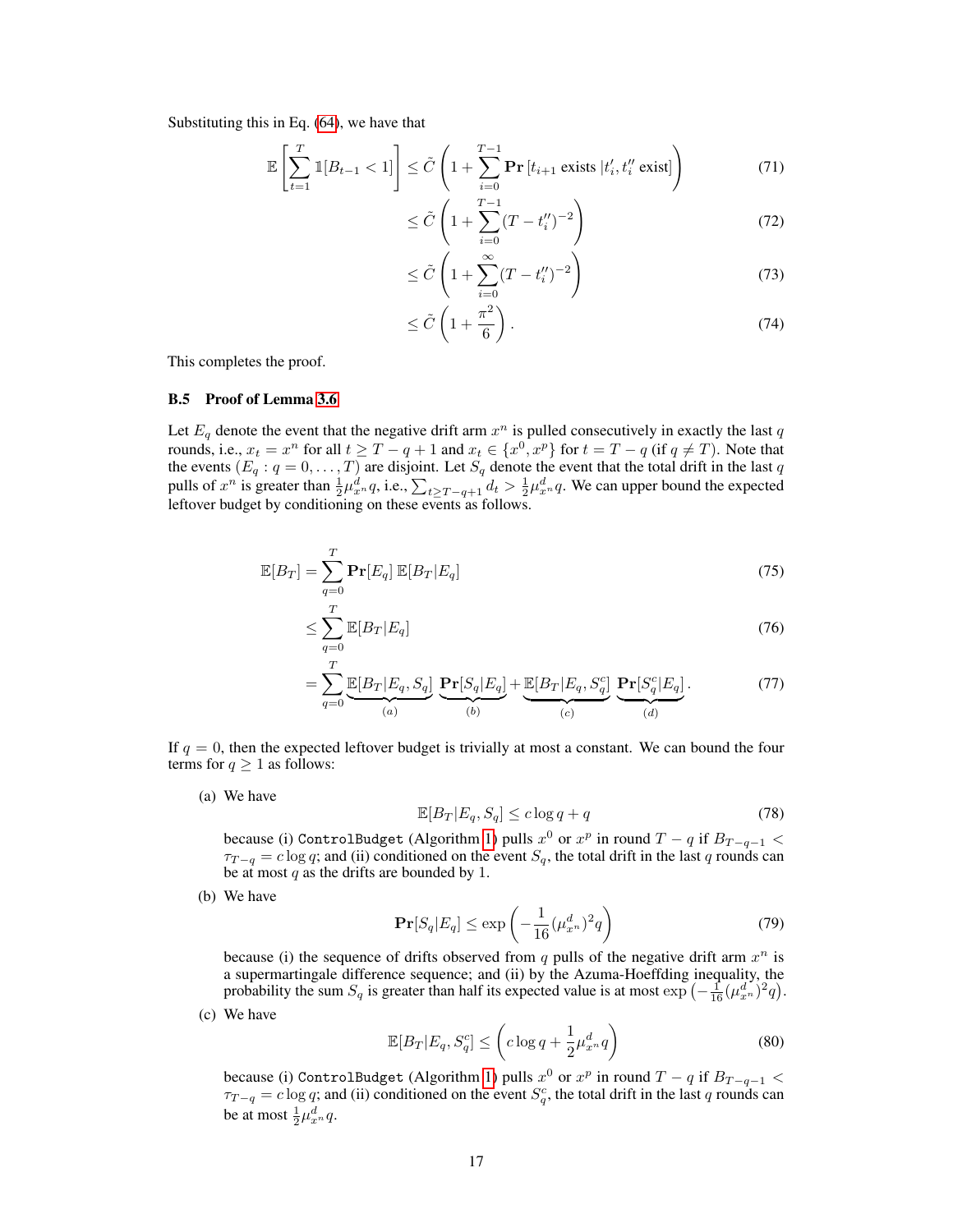(d) We have

$$
\Pr[S_q^c | E_q] \le 1\tag{81}
$$

trivially.

Therefore,

$$
\mathbb{E}[B_T] \le \sum_{q=0}^T \underbrace{(c \log q + q) \exp \left(-\frac{1}{16} (\mu_{x^n}^d)^2 q\right)}_{(e)} + \underbrace{\left(c \log q + \frac{1}{2} \mu_{x^n}^d q\right)}_{(f)}.
$$
(82)

This summation is a constant in terms of T:

- 1. Term (e) is a constant because  $c \log q < q$  for q large enough and  $\sum_{q=1}^{\infty} q \exp(-aq)$ converges to  $\exp(a)(1 - \exp(a))^{-2}$ .
- 2. Term (f) is a constant because this term is negative for q large enough as  $\mu_{x_n}^d < 0$  and is maximized at  $q = \frac{2c}{\left|\mu_{x}^d\right|}$ .

Finally, we can bound the expected leftover budget as

$$
\mathbb{E}[B_T] \le \tilde{C} = \tilde{O}\left( \left( 1 - \exp\left(\frac{\delta_{\text{drift}}^2}{16}\right) \right)^{-2} + \frac{1}{\delta_{\text{drift}}^2} \right),\tag{83}
$$

where the last equality follows when  $c \geq \frac{6}{\delta_{\text{diff}}^2}$ . This completes the proof.

# <span id="page-17-0"></span>C Proofs for Section [3.2](#page-5-1)

### C.1 Proof of Lemma [3.9](#page-6-0)

It suffices to show that  $\gamma = \frac{\sigma_{\min} \min \{\delta_{\text{support}}, \delta_{\text{slack}}\}}{4m}$  is a feasible solution the Eq. [\(8\)](#page-5-3). First, we show that  $p = D^{-1}(b + \gamma s_t) \ge 0$ . For each  $x \in X$ ,

$$
e_x^T D^{-1}(b + \gamma s_t) = e_x^T D^{-1}b + \gamma e_x^T D^{-1} s_t
$$
  
=  $p_x^* + \gamma e_x^T D^{-1} s_t$   
 $\ge \delta_{\text{support}} - \gamma ||D^{-1} s_t||_2$   
 $\ge \delta_{\text{support}} - \gamma \frac{1}{\sigma_{\min}} \sqrt{m}$   
 $\ge 0.$ 

Second, we show that for any non-binding resource  $j$ ,  $d_j^T D^{-1} (b + \gamma s_t) \ge \frac{\delta_{\text{slack}}}{2}$ :

$$
d_j^T D^{-1}(b + \gamma s_t) = \sum_{x \in X} d_j(x, \mu) p_x^* + \gamma d_j^T D^{-1} s_t
$$
  
\n
$$
\geq \delta_{\text{slack}} - \gamma |d_j^T D^{-1} s_t|
$$
  
\n
$$
\geq \delta_{\text{slack}} - \gamma ||d_j^T ||_2 ||D^{-1} ||_2 ||s_t||_2
$$
  
\n
$$
\geq \delta_{\text{slack}} - \gamma \frac{1}{\sigma_{\min}} m
$$
  
\n
$$
\geq \frac{\delta_{\text{slack}}}{2}
$$
  
\n
$$
\geq \frac{\gamma}{2},
$$

where the last inequality follows because  $\sigma_{\min}$ ,  $\delta_{\text{slack}}$ ,  $\delta_{\text{support}}$  < 1.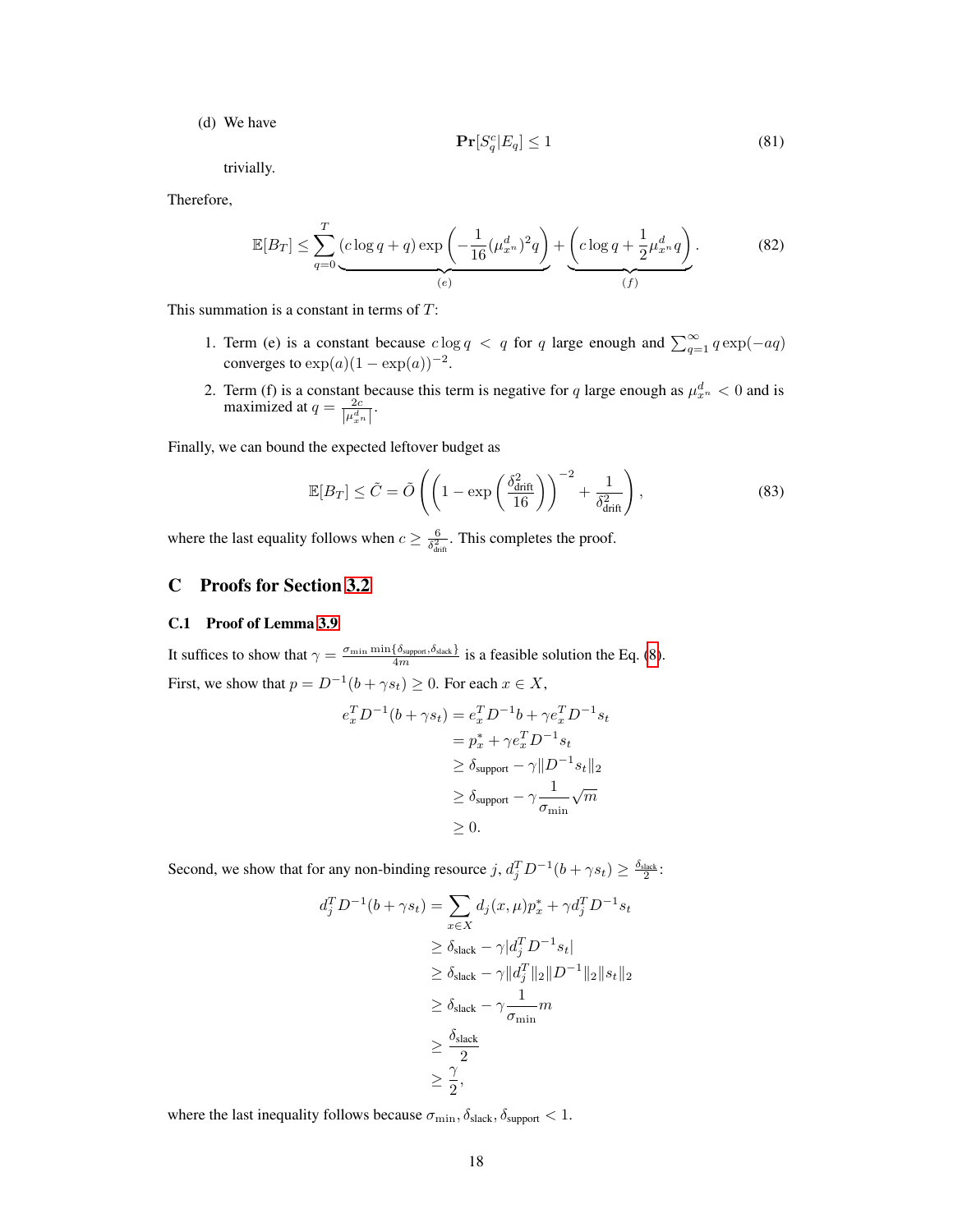### C.2 Proof of Lemma [3.10](#page-6-1)

Divide the T rounds into two phases:  $P_1 = \{1, \ldots, T - \exp(\frac{3}{c})\}$  and  $P_2 = \{1, \ldots, T\} \setminus P_1$ . Note that  $P_2$  consists of  $\exp(3/c) = O(\exp(\gamma^*)) = O(1)$  rounds, where the last equality follows because  $\gamma^*$  is bounded by 1. Therefore, the expected number of null arm pulls in this phase is  $O(1)$  and it suffices to bound the expected number of null arm pulls in  $P_1$ .

We can write the expected number of rounds in which there exists a resource whose budget is less than 1 as

$$
\mathbb{E}\left[\sum_{t=1}^{T} \sum_{j \in \mathcal{J}} \mathbb{1}[B_{t-1,j} < 1]\right] = \sum_{j \in \mathcal{J}} \underbrace{\mathbb{E}\left[\sum_{t=1}^{T} \mathbb{1}[B_{t-1,j} < 1]\right]}_{(a)}.
$$
\n
$$
(84)
$$

We can bound term (a) above the same way as in the proof of Lemma [3.5](#page-4-2) (Appendix [B.4\)](#page-14-2) with  $\delta_{\rm drift}$ replaced by  $\gamma^*$ .. Therefore,

$$
\mathbb{E}\left[\sum_{t=1}^{T} \sum_{j \in \mathcal{J}} \mathbb{1}[B_{t-1,j} < 1]\right] \le m\tilde{C}\left(1 + \frac{\pi^2}{6}\right),\tag{85}
$$

where  $\tilde{C}$  is defined in Eq. [\(37\)](#page-13-3).

# C.3 Proof of Lemma [3.11](#page-6-2)

Consider an arbitrary resource  $j \in J^*$ . Recall the vector  $s_t$  defined in ControlBudget (Algorithm [2\)](#page-5-0). If i denote the row corresponding to resource j, then the ith entry of  $s_t$ , denoted by  $s_t(i)$ , is  $-1$  if  $B_{t-1,j} < \tau_t$  and +1 otherwise.

Let  $E_q$  denote the event that the  $s_t(i)$  is equal to  $-1$  consecutively in exactly the last q rounds, i.e.,  $s_t(i) = -1$  for all  $t \geq T - q + 1$  and  $s_t(i) = +1$  for  $t = T - q$  (if  $q \neq T$ ). Note that the events  $(E_q: q = 0, \ldots, T)$  are disjoint. Let  $S_q$  denote the event that the total drift for j in the last q rounds is greater than  $\frac{1}{2}(-\gamma^*)q$ , i.e.,  $\sum_{t\geq T-q+1}d_t > \frac{1}{2}(-\gamma^*)q$ . We can upper bound the expected leftover budget of resource  $j$  by conditioning on these events as follows.

$$
\mathbb{E}[B_{T,j}] = \sum_{q=0}^{T} \mathbf{Pr}[E_q] \, \mathbb{E}[B_{T,j}|E_q] \tag{86}
$$

$$
\leq \sum_{q=0}^{T} \mathbb{E}[B_{T,j}|E_q] \tag{87}
$$

$$
= \sum_{q=0}^{T} \underbrace{\mathbb{E}[B_{T,j}|E_q, S_q]}_{(a)} \underbrace{\mathbf{Pr}[S_q|E_q]}_{(b)} + \underbrace{\mathbb{E}[B_{T,j}|E_q, S_q^c]}_{(c)} \underbrace{\mathbf{Pr}[S_q^c|E_q]}_{(d)}.
$$
(88)

If  $q = 0$ , then the expected leftover budget is trivially at most a constant. We can bound the four terms for  $q \geq 1$  as follows:

(a) We have

$$
\mathbb{E}[B_{T,j}|E_q, S_q] \le c \log q + q \tag{89}
$$

because (i) ControlBudget (Algorithm [2\)](#page-5-0) sets  $s_t(i) = +1$  in round  $T - q$  if  $B_{T-q-1,j}$  <  $\tau_{T-q} = c \log q$ ; and (ii) conditioned on the event  $S_q$ , the total drift in the last q rounds can be at most  $q$  as the drifts are bounded by 1.

(b) We have

$$
\Pr[S_q | E_q] \le \exp\left(-\frac{1}{16}(\gamma^*)^2 q\right) \tag{90}
$$

because (i) the sequence of drifts observed in rounds  $t \geq T - q + 1$  is a supermartingale difference sequence with  $\mathbb{E}[d_{s,j} | d_{T-q+1,j}, \ldots, d_{s-1,j}] \leq -\gamma^*$ ; and (ii) by the Azuma-Hoeffding inequality, the probability the sum  $S_q$  is greater than half its expected value is at most  $\exp\left(-\frac{1}{16}(\gamma^*)^2q\right)$ .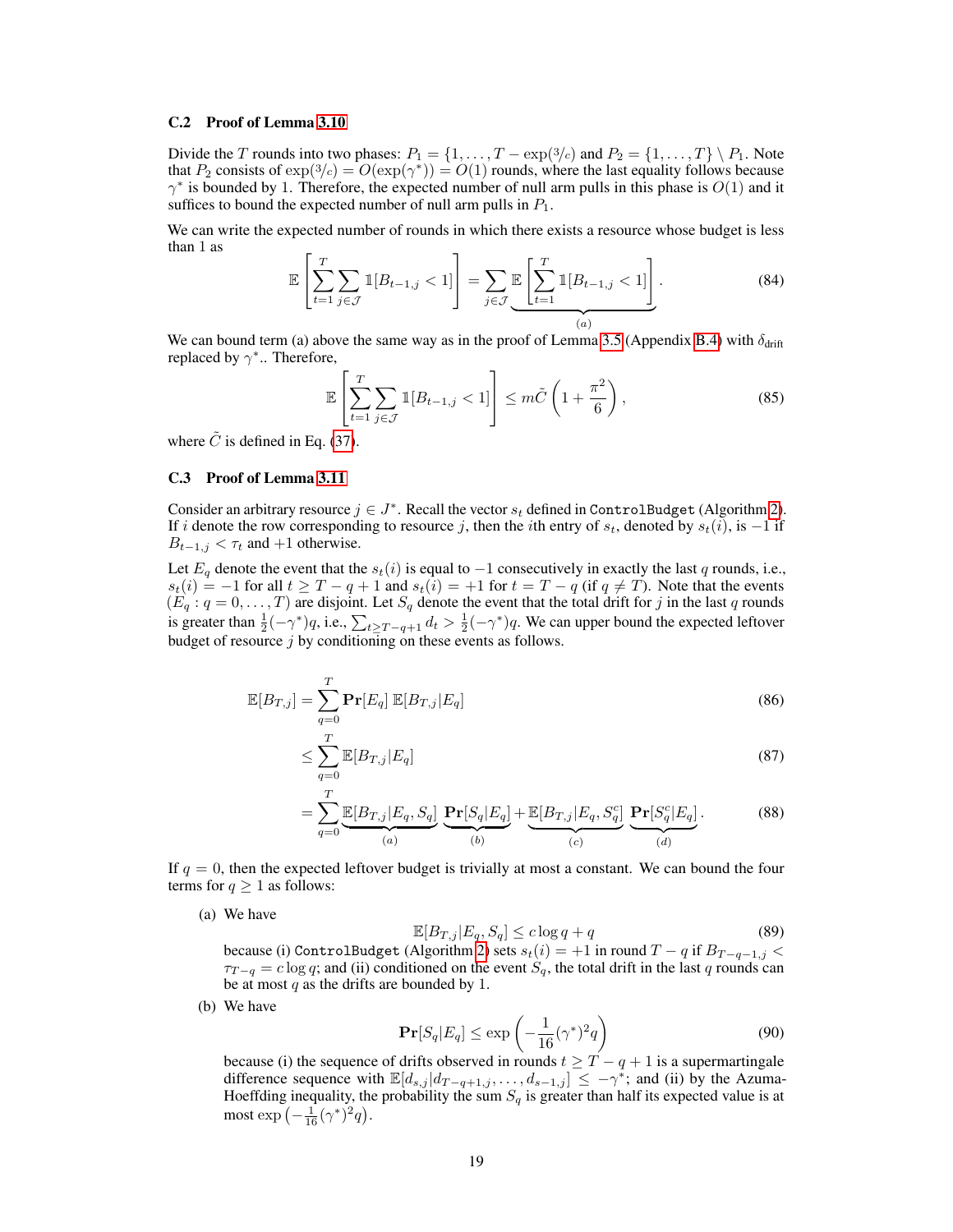(c) We have

$$
\mathbb{E}[B_{T,j}|E_q, S_q^c] \le \left(c\log q + \frac{1}{2}(-\gamma^*)q\right) \tag{91}
$$

because (i) ControlBudget (Algorithm [2\)](#page-5-0) sets  $s_t(i) = +1$  in round  $T - q$  if  $B_{T - q - 1,j} <$  $\tau_{T-q} = c \log q$ ; and (ii) conditioned on the event  $\hat{S}_q^c$ , the total drift in the last q rounds can be at most  $\frac{1}{2}(-\gamma^*)q$ .

(d) We have

$$
\Pr[S_q^c | E_q] \le 1\tag{92}
$$

trivially.

Therefore,

$$
\mathbb{E}[B_{T,j}] \le \sum_{q=0}^{T} \underbrace{(c \log q + q) \exp \left(-\frac{1}{16} (\gamma^*)^2 q\right)}_{(e)} + \underbrace{\left(c \log q + \frac{1}{2} (-\gamma^*) q\right)}_{(f)}.
$$
\n(93)

This summation is a constant in terms of T:

- 1. Term (e) is a constant because  $c \log q < q$  for q large enough and  $\sum_{q=1}^{\infty} q \exp(-aq)$ converges to  $\exp(a)(1 - \exp(a))^{-2}$ .
- 2. Term (f) is a constant because this term is negative for  $q$  large enough and is maximized at  $q=\frac{2c}{\gamma^*}.$

Finally, we can bound the expected leftover budget as

$$
\mathbb{E}[B_{T,j}] \le \tilde{C} = \tilde{O}\left( \left(1 - \exp\left(\frac{\gamma^{*2}}{16}\right)\right)^{-2} + \frac{1}{\gamma^{*2}} \right),\tag{94}
$$

where the last equality follows when  $c \geq \frac{6}{\gamma^{*2}}$ . This completes the proof.

# <span id="page-19-0"></span>D Proofs for Section [4](#page-6-3)

### D.1 Proof of Lemma [4.1](#page-8-2)

It suffices to show that the complement of the clean event occurs with probability at most  $5mT^{-2}$ . For (i) in the definition of the clean event (Definition [4.2\)](#page-8-3), by taking a union bound over the components of the outcome vector and using Hoeffding's inequality, we have

$$
\mu_x^o \notin \left[ \mathsf{LCB}_t(x), \mathsf{UCB}_t(x) \right] \le 2(m+1) \exp\left( -2n_t(x) \mathsf{rad}_t(x)^2 \right) \tag{95}
$$

$$
\leq 4m \exp\left(-2n_t(x)\frac{8\log T}{n_t(x)}\right) \tag{96}
$$

$$
\leq 4mT^{-2}.\tag{97}
$$

For (ii) in the definition of the clean event (Definition [4.2\)](#page-8-3), a similar approach works. Let  $S_{n,j}$  denote the sum of the drifts for resource  $j \in \mathcal{J}$  after n pulls of the null arm  $x^0$ . By the union bound and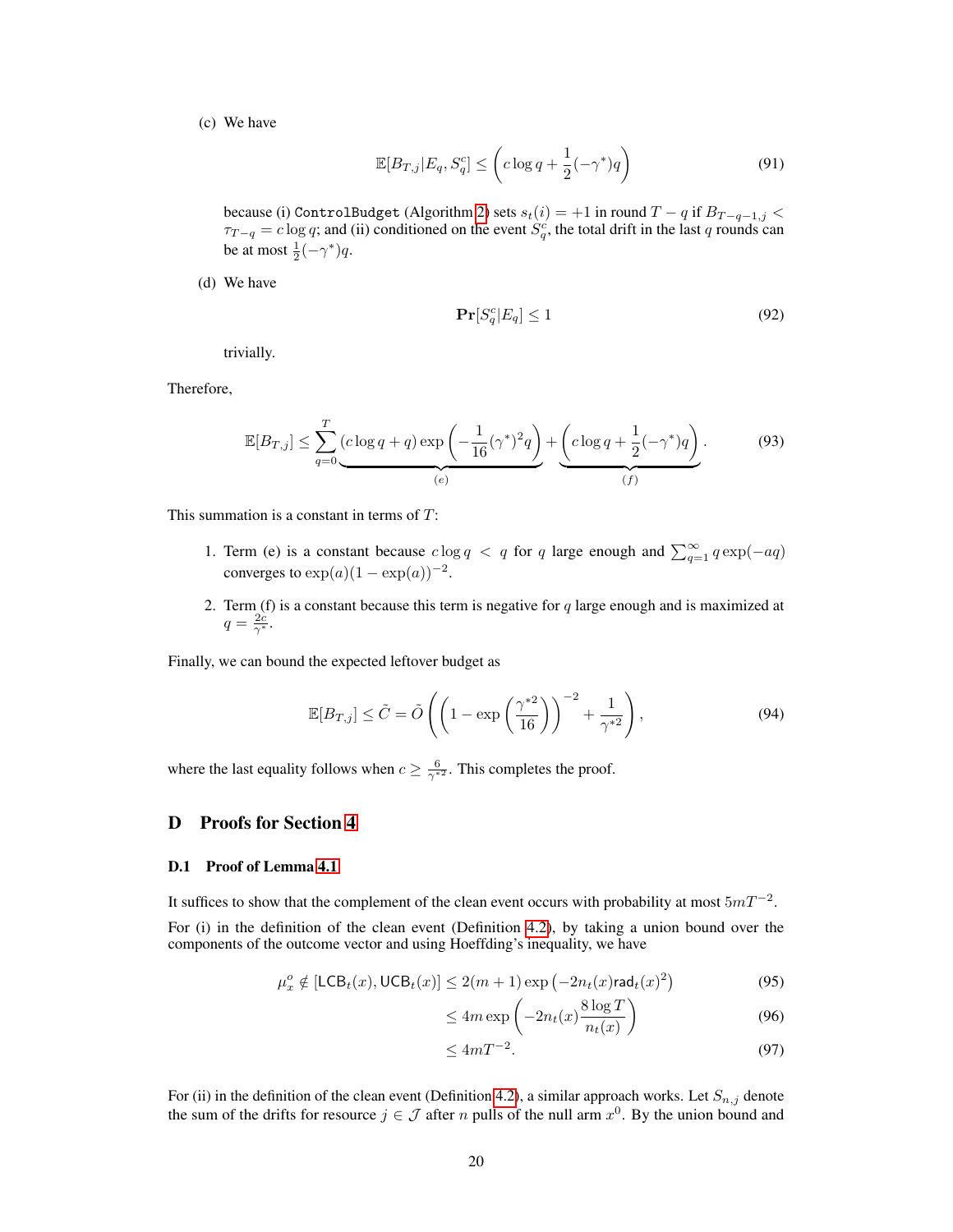Hoeffding's inequality,

$$
\Pr\left[\exists j \in \mathcal{J} \text{ s.t. } S_{n,j} < w\right] \le m \exp\left(-\frac{1}{4}w\mu_{x^0}^d\right) \tag{98}
$$

$$
\leq m \exp\left(-\frac{1}{4}w\delta_{\text{drift}}\right) \tag{99}
$$

$$
\leq m \exp\left(-\frac{1}{4} \frac{1024km^2 \log T}{\delta_{\text{drift}}^2 \sigma_{\text{min}}^2} \delta_{\text{drift}}\right) \tag{100}
$$

$$
= m \exp\left(-\frac{256km^2\log T}{\delta_{\text{drift}}\sigma_{\min}^2}\right) \tag{101}
$$

<span id="page-20-1"></span>
$$
\leq m \exp\left(-256km^2\log T\right) \tag{102}
$$

$$
\leq m \exp(-256 \log T) \tag{103}
$$

$$
\leq mT^{-2},\tag{104}
$$

where Eq. [\(102\)](#page-20-1) follows because  $\delta_{\text{drift}} \in (0,1]$  and  $\sigma_{\min} \in (0,1)$ . This shows that the probability of the complement of the clean event is at most  $5mT^{-2}$  and completes the proof.

## D.2 Proof of Lemma [4.2](#page-8-0)

We will prove the lemma for  $\text{OPT}_{\text{LP}}$  because the other cases are similar. Simplifying and overloading notation for this proof, we denote the probability simplex over k dimensions as  $\Delta_k$ , and the vector of expected rewards, the matrix of expected drifts and the right-hand side of the budget constraints as

$$
r = \begin{bmatrix} \mu_1^r \\ \vdots \\ \mu_k^r \end{bmatrix}, \ D = \begin{bmatrix} \mu_1^{d,1} & \cdots & \mu_k^{d,1} \\ \vdots & \ddots & \vdots \\ \mu_1^{d,m} & \cdots & \mu_k^{d,m} \end{bmatrix}, \ b = -\frac{B}{T} \mathbf{1}.
$$
 (105)

We will use  $\bar{r}$  and  $\bar{D}$  to denote the empirical versions of the rewards and drifts. We can write

$$
\begin{aligned}\n\text{OPT}_{\mathsf{LP}} &= \max_{p \in \Delta_k} r^T p & \text{s.t. } Dp \ge b, \\
\text{UCB}_t(\text{OPT}_{\mathsf{LP}}) &= \max_{q \in \Delta_k} (\bar{r} + \mathsf{rad}_t)^T q & \text{s.t. } (\bar{D} + \mathsf{rad}_t)q \ge b \\
&\le \max_{q \in \Delta_k} (r + 2\mathsf{rad}_t)^T q & \text{s.t. } (D + 2\mathsf{rad}_t)q \ge b \\
&\le 2\mathsf{rad}_t + \max_{q \in \Delta_k} r^T q & \text{s.t. } Dq \ge b - 2\mathsf{rad}_t,\n\end{aligned}
$$

where the second-last inequality follows because we are conditioning on the clean event. Therefore, using  $D'$  and  $b'$  to denote the submatrix and subvector corresponding to the binding constraints, we have

$$
UCB_t(OPT_{LP}) - OPT_{LP} \le 2rad_t + |r^T p - r^T q|
$$
  
\n
$$
\le 2rad_t + |r^T (D')^{-1} b' - r^T (D')^{-1} (b' - 2rad_t)|
$$
  
\n
$$
\le 2rad_t + ||r||_2 ||(D')^{-1}||_2 ||2rad_t||_2
$$
  
\n
$$
\le 2rad_t + 2mrad_t \frac{1}{\sigma_{\min}}
$$
  
\n
$$
\le \frac{4m}{\sigma_{\min}} rad_t,
$$

where last inequality follows because  $\sigma_{\min} < 1 \leq m$ . Since the LCB is defined by subtracting rad<sub>t</sub> from the empirical means, we obtain the same upper bound on  $\text{OPT}_{\text{LP}} - \text{LCB}_t(\text{OPT}_{\text{LP}})$  and using the triangle inequailty completes the proof.

### <span id="page-20-0"></span>D.3 Proof of Theorem [4.1](#page-7-3)

Since the complement of the clean event occurs with probability at most  $O(mT^{-2})$  and contributes  $O(T)$  to the regret, it suffices to bound the regret conditioned on the clean event. So, condition on the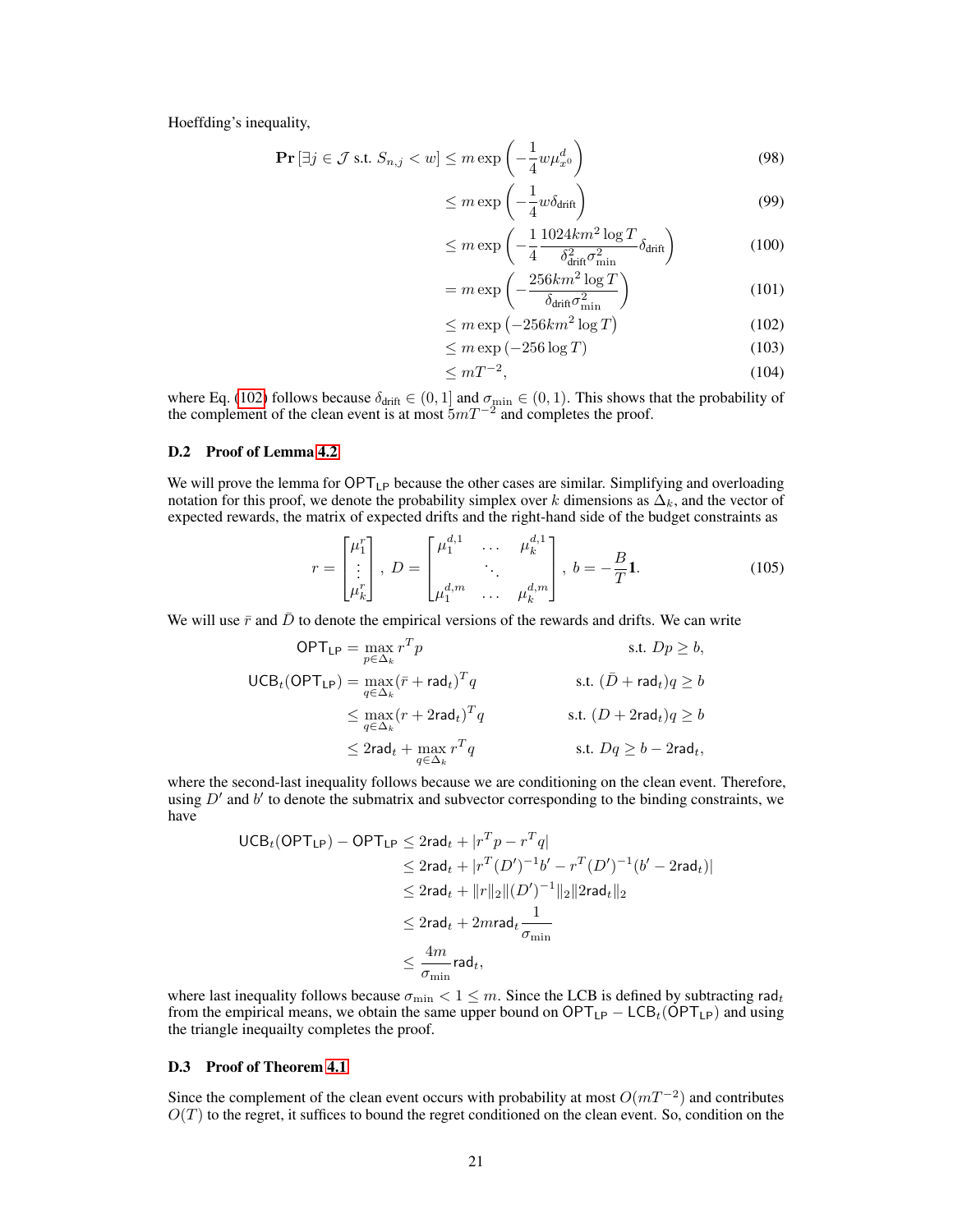clean event for the rest of the proof. Phase one contributes at most

$$
O\left(\frac{km^2}{\min\{\delta_{\text{drift}}^2, \sigma_{\text{min}}^2\}\Delta^2}\right) \cdot \log T\tag{106}
$$

to the regret by Corollary [4.2.](#page-8-4) Phase two contributes at most

$$
O\left(\frac{k}{\gamma^{*2}}\right) \log T \tag{107}
$$

to the regret.

Observe that after phase two, rad $t(x) \leq \frac{\gamma^{*2}}{2}$  $\frac{1}{2}$  for all  $x \in X^*$ . Combining this with Eqs. [\(8\)](#page-5-3) and [\(15\)](#page-7-4) to [\(17\)](#page-7-5), we have that  $(\gamma^*, D^{-1}(b + \gamma^* s_t))$  is a feasible solution to the optimization problem solved by ExploreThenControlBudget (Algorithm [3\)](#page-7-1). Therefore,  $(\gamma_t, p_t)$  ensure that there is drift of magnitude at least  $\frac{\gamma^*}{8}$  $\frac{8}{8}$  in the "correct directions". As noted in the end of Section [3.2,](#page-5-1) the regret analysis of ControlBudget (Algorithm [2\)](#page-5-0) requires the algorithm to know  $X^*$ ,  $J^*$ , and find a probability vector  $p_t$  that ensures drifts bounded away from zero in the "correct directions". Therefore, by Theorem [3.2,](#page-5-2) phase three contributes at most  $\tilde{C}'$  to the regret, where  $\tilde{C}$  is the constant in Theorem [3.2.](#page-5-2) Combining the contribution from the three phases, we have that

 $R_T$ (ExploreThenControlBudget)  $\langle \tilde{C} \cdot \log T$ , (108)

where  $\gamma^*$  (defined in Lemma [3.9\)](#page-6-0) and  $\tilde{C}$  are constants with

$$
\tilde{C} = O\left(\frac{km^2}{\min\{\delta_{\rm drift}^2, \sigma_{\rm min}^2\}\Delta^2} + k(\gamma^*)^{-2} + \tilde{C}'\right). \tag{109}
$$

#### <span id="page-21-0"></span>D.4 Proof of Theorem [4.2](#page-8-5)

Note that BwK is not automatically a special case of our model because of our assumption that the null arm has strictly positive drift for every resource. In this section we present a reduction from BwK with  $\frac{B}{T}$  bounded away from 0 to our model. We show that our results imply a logarithmic regret bound for  $\overrightarrow{B}$ wK under certain assumptions.

**Reduction** Assume we are given an instance of BwK with  $\frac{B}{T} \ge \delta_{\text{drift}} > 0$ . (Existing results on logarithmic regret for BwK also assume the ratio of the initial budget to the time horizon is bounded away from 0 [\[14\]](#page-9-1).) We will reduce the given BwK instance to a problem in our model. The reduction initializes an instance of ExploreThenControlBudget (Algorithm [3\)](#page-7-1) running in a simulated environment with the same set of arms as in the given BwK instance, plus an additional null arm whose drift is equal to  $\delta_{\text{drift}}$  deterministically for each resource. The reduction will maintain two time counters:  $t_a$  is the actual number of time steps that have elapsed in the BwK priblem, and  $t_s$ is the number of time steps that have elapsed in the simulation environment in which Algorithm [3](#page-7-1) is running. Likewise, there are two vectors that track the remaining budget:  $B_a$  is the remaining budget in the actual BwK problem our reduction is solving, while  $B_s$  is the remaining budget in the simulation environment. These two budget vectors will always be related by the equation

<span id="page-21-1"></span>
$$
B_s = B_a - T\delta_{\text{drift}}\mathbf{1} + t_s\delta_{\text{drift}}\mathbf{1}.\tag{110}
$$

In particular, the initial budget of each resource is initialized (at simulated time  $t_s = 0$ ) to  $B - T \delta_{\text{drift}}$ .

Each step of the reduction works as follows. We call Algorithm [3](#page-7-1) to simulate one time step in the simulated environment. If Algorithm [3](#page-7-1) recommends to pull a non-null arm  $x$ , we pull arm  $x$ , increment both of the time counters  $(t_a$  and  $t_s$ ), and update the vector of remaining resource amounts,  $B_a$ , according to the resources consumed by arm  $x$ . If Algorithm [3](#page-7-1) recommends to pull the null arm, we do not pull any arm, and we leave  $t_a$  and  $B_a$  unchanged; however, we still increment the simulated time counter  $t_s$ . Finally, regardless of whether a null or non-null arm was pulled, we update  $B<sub>s</sub>$  to satisfy Eq. [\(110\)](#page-21-1).

Correctness Since the reduction pulls the same sequence of non-null arms as Algorithm [3](#page-7-1) until the BwK stopping condition is met and the additional pulls of the null arm in the simulation environment yield zero reward, the total reward in the actual BwK problem equals the total reward earned in the